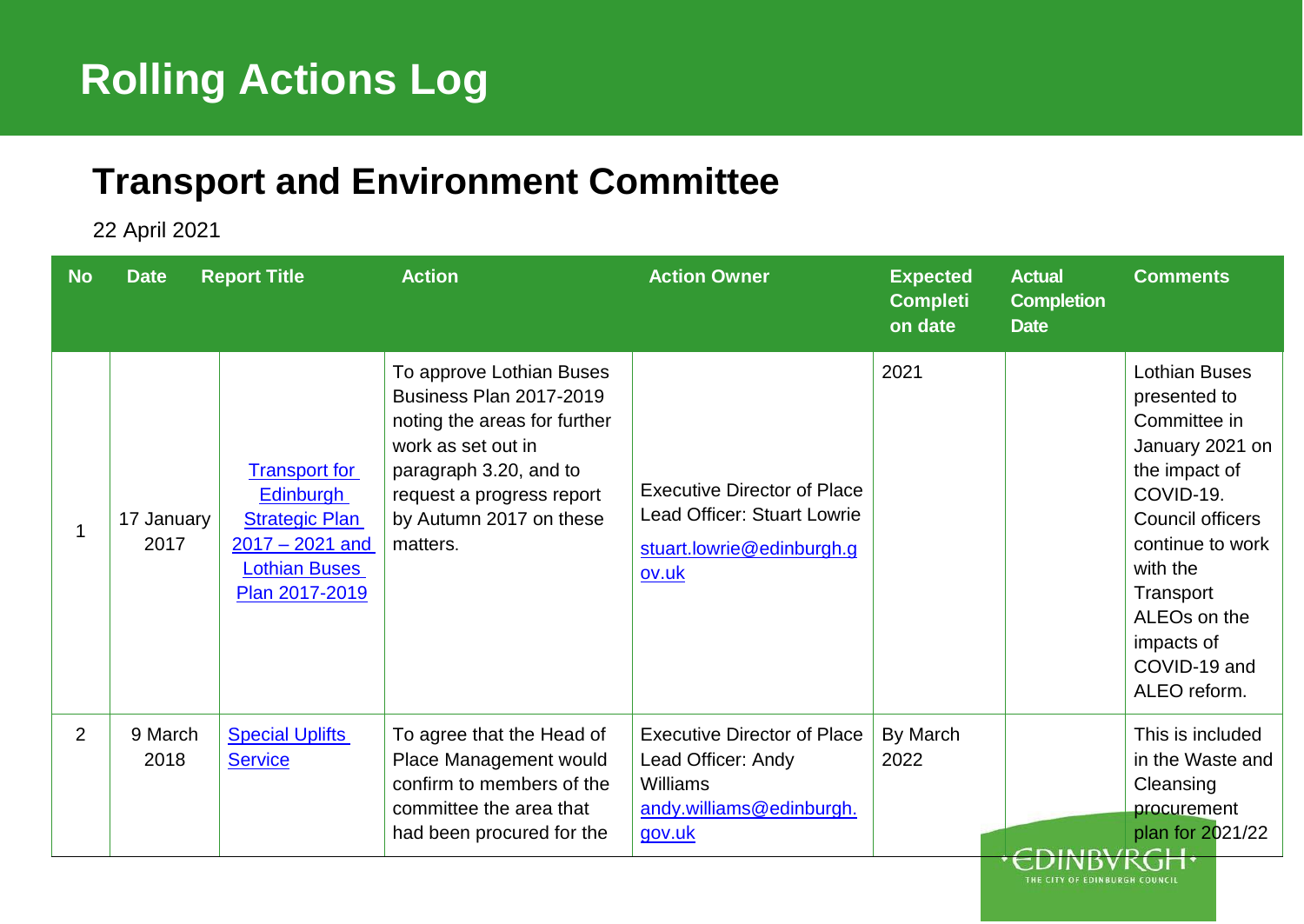|   |                   |                                                                    | pilot collection.                                                                                                                                                                                                                                                                                                                                                                                                                                                             |                                                                                                            |                  | and Elected<br>Members will be<br>updated when<br>the pilot has<br>been procured.                                                                                           |
|---|-------------------|--------------------------------------------------------------------|-------------------------------------------------------------------------------------------------------------------------------------------------------------------------------------------------------------------------------------------------------------------------------------------------------------------------------------------------------------------------------------------------------------------------------------------------------------------------------|------------------------------------------------------------------------------------------------------------|------------------|-----------------------------------------------------------------------------------------------------------------------------------------------------------------------------|
| 3 | 9 August<br>2018  | <b>Public Transport</b><br><b>Priority Action</b><br>Plan          | To approve the<br>recommendation of a<br>desired spacing of 400<br>metres between bus stops<br>and that existing corridors<br>were reviewed to determine<br>how this spacing could be<br>achieved, whilst recognising<br>equalities issues raised by<br>this and that a full public<br>consultation would be<br>carried out on any proposed<br>changes, with a<br>consultation report returning<br>to the Committee to seek<br>approval for changes to bus<br>stop locations. | <b>Executive Director of</b><br>Place<br>Lead Officer: Stuart Lowrie<br>stuart.lowrie@edinburgh.g<br>ov.uk | November<br>2021 | The Bus<br>Partnership<br>Fund bid will<br>have an impact<br>on this activity<br>and therefore<br>the plan will be<br>finalised once<br>the outcome of<br>the bid is known. |
| 4 | 4 October<br>2018 | <b>Electric Vehicle</b><br>Infrastructure:<br><b>Business Case</b> | To agree that a briefing<br>note would be circulated to<br>members on the<br>assumptions related to how<br>often people were using<br>cars and how often they<br>would charge them.                                                                                                                                                                                                                                                                                           | <b>Executive Director of</b><br>Place<br>Lead Officer: Gavin Brown<br>gavin.brown@edinburgh.g<br>ov.uk     | April 2021       | <b>Recommended</b><br>for closure<br>A business<br>bulletin update<br>is included in the<br>papers on 22<br>April 2021.                                                     |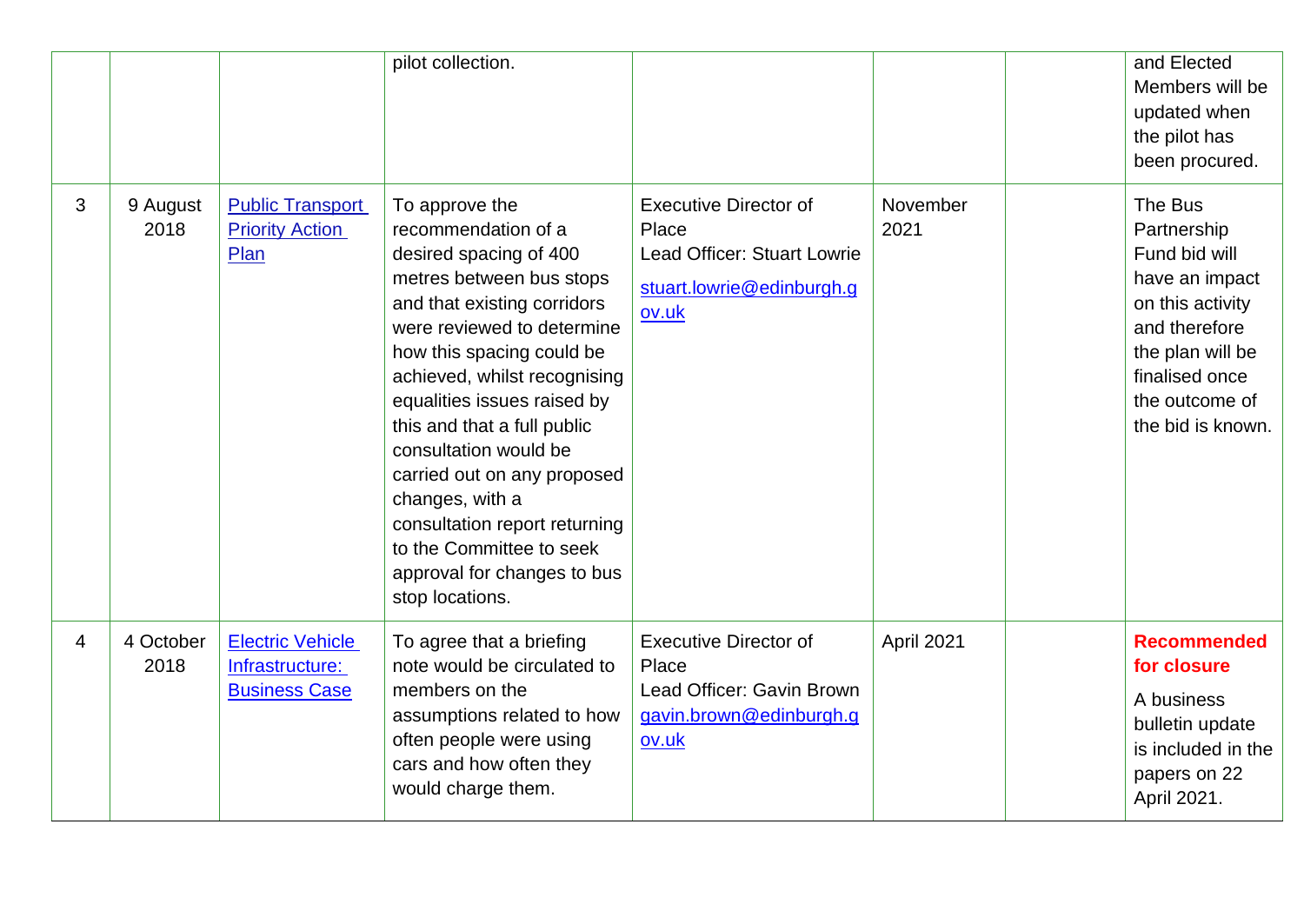|   |                       |                                                                                                                                                                 | 1. Agrees to arrange a<br>detailed briefing for<br>those councillors<br>who would like it on<br>the details, including<br>the financing, of the<br>scheme as soon as<br>possible.                                                                                                                        |                                                                                                                | December<br>2019  | December<br>2019 | <b>Closed 1</b><br>October 2020<br>This briefing was<br>circulated<br>December 2019.                                                  |
|---|-----------------------|-----------------------------------------------------------------------------------------------------------------------------------------------------------------|----------------------------------------------------------------------------------------------------------------------------------------------------------------------------------------------------------------------------------------------------------------------------------------------------------|----------------------------------------------------------------------------------------------------------------|-------------------|------------------|---------------------------------------------------------------------------------------------------------------------------------------|
| 5 | 4 October<br>2018     | <b>Proposed</b><br><b>Increase in Scale</b><br>of Rollout and<br><b>Amendment to</b><br><b>Contract for On-</b><br><b>Street Secure</b><br><b>Cycle Parking</b> | 2. Agrees to receive an<br>update report once<br>the scheme is<br>established, and in<br>no later than 12<br>months' time, which<br>will examine<br>potential changes to<br>the scheme<br>including the<br>potential to price the<br>scheme at less than<br>the cost of a<br>residents parking<br>permit | <b>Executive Director of</b><br>Place<br>Lead Officer: Andrew<br>Easson<br>andrew.easson@edinburg<br>h.gov.uk  | <b>Early 2022</b> |                  | The roll-out has<br>commenced. A<br>report will be<br>provided to<br>committee once<br>this has been<br>operational for<br>12 months. |
| 6 | 6<br>December<br>2018 | <b>Transport and</b><br><b>Environment</b><br><b>Committee</b><br><b>Rolling Actions</b><br>Log                                                                 | To agree to circulate to<br>members a brief update on<br>the outcome of the liaison<br>between the Head of Place<br>Management and<br>colleagues in Planning and<br>Licensing with regards to<br>ensuring regulations for                                                                                | <b>Chief Executive</b><br>Lead Officer: Gareth<br>Barwell 0131 529 5844<br>Gareth.barwell@edinburgh<br>.gov.uk | April 2021        |                  | An update for<br>members is<br>currently being<br>prepared.                                                                           |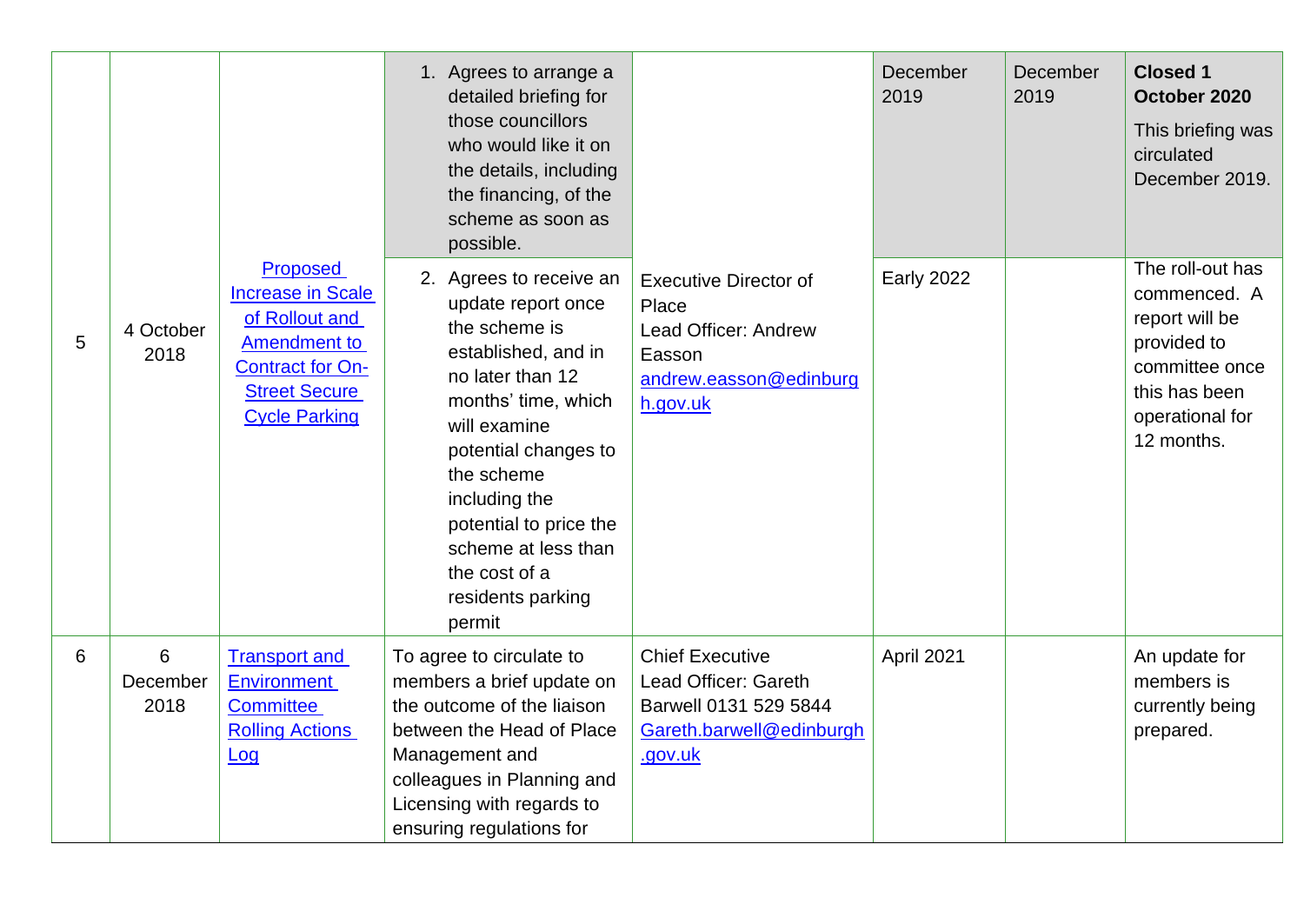|                |                       |                                                                                                                                                     | flyposting are enforced                                                                                                                                                |                                                                                                                                     |                  |                                                                                                                                                                                                                                                      |
|----------------|-----------------------|-----------------------------------------------------------------------------------------------------------------------------------------------------|------------------------------------------------------------------------------------------------------------------------------------------------------------------------|-------------------------------------------------------------------------------------------------------------------------------------|------------------|------------------------------------------------------------------------------------------------------------------------------------------------------------------------------------------------------------------------------------------------------|
| $\overline{7}$ | 6<br>December<br>2018 | <b>Transport Asset</b><br><b>Management</b><br>Plan (TAMP)                                                                                          | To agree that a description<br>of a supplementary<br>document on ensuring<br>regular maintenance of<br>these issues be included in<br>the Business Bulletin<br>update. | <b>Executive Director of</b><br>Place<br>Lead Officer: Cliff Hutt<br>0131 469 3751<br>cliff.hutt@edinburgh.gov.u<br>$\underline{k}$ | <b>Late 2021</b> | This information<br>is being collated<br>in time for the<br>next TAMP<br>update.                                                                                                                                                                     |
| 8              | 6<br>December<br>2018 | <b>Annual Air</b><br><b>Quality Update</b>                                                                                                          | To agree that a revised<br>NO <sub>2</sub> Air Quality Action Plan<br>should be presented to<br>committee in August 2019                                               | <b>Executive Director of</b><br>Place<br>Lead Officer: Ruth White<br>ruth.white@edinburgh.gov.<br>uk                                | Summer<br>2021   | This will be<br>developed in<br>conjunction with<br>the new City<br><b>Mobility Plan</b><br>and a review of<br>the Cleaner Air<br>for Scotland<br>Strategy. The<br>LEZ scheme for<br>Edinburgh will<br>form a major<br>aspect of the<br>Action Plan. |
| 9              | 5 March<br>2019       | <b>Strategic Review</b><br>of Parking $-$<br><b>Results of Area 1</b><br><b>Review and</b><br>Corstorphine<br><b>Consultation</b><br><b>Results</b> | Notes that progress<br>1.<br>is also being made<br>on the ongoing<br>Stadiums review and<br>that the results of<br>this review will be<br>reported to the next         | <b>Executive Director of</b><br>Place<br>Lead Officer: Gavin Brown<br>0131 469 3823<br>gavin.brown@edinburgh.g<br>ov.uk             | January 2021     | <b>Closed 28</b><br>January 2021<br>This is included<br>in the Strategic<br>Review of<br>Parking report<br>on 28 January                                                                                                                             |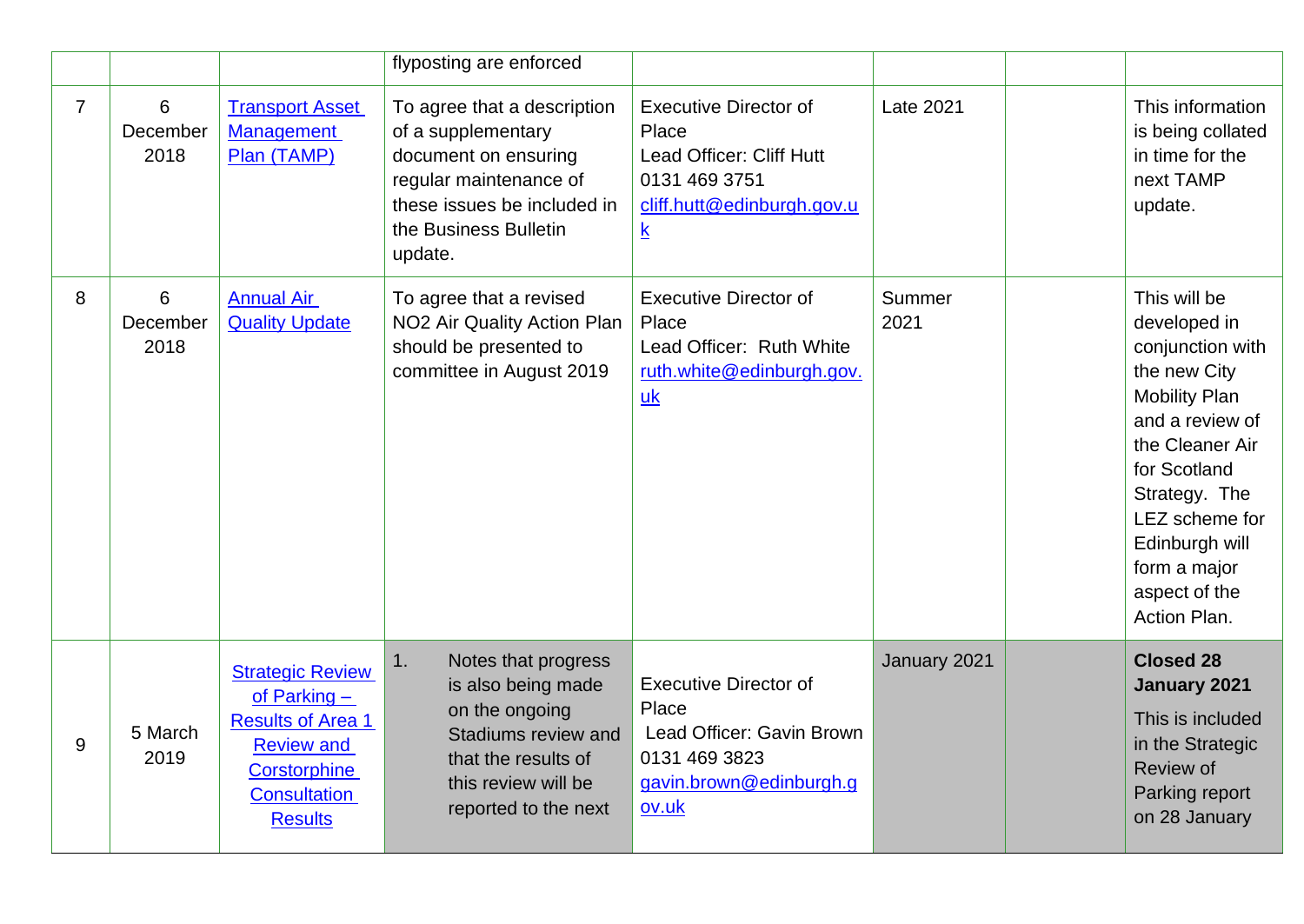|    |                 |                                                                                    | meeting of this<br>Committee.                                                                                                                                                                                                                                                                                                                                                    |                                                                                                                         |                   | 2021.                                                                                           |
|----|-----------------|------------------------------------------------------------------------------------|----------------------------------------------------------------------------------------------------------------------------------------------------------------------------------------------------------------------------------------------------------------------------------------------------------------------------------------------------------------------------------|-------------------------------------------------------------------------------------------------------------------------|-------------------|-------------------------------------------------------------------------------------------------|
|    |                 |                                                                                    | 2.<br>Notes the report<br>identifies parking<br>issues in Newbridge<br>and the timetable<br>which exists to take<br>forward a traffic<br>regulation order to<br>address these<br>issues; and therefore<br>agrees to a formal<br>review of the<br>effectiveness of any<br>new measures within<br>twelve months them<br>being in place and a<br>subsequent report to<br>Committee. |                                                                                                                         | December<br>2021  | An update has<br>been included in<br>the Business<br><b>Bulletin in April</b><br>2021.          |
| 10 | 5 March<br>2019 | <b>Electric Vehicle</b><br><b>Business Case:</b><br>Implementation<br>Plan         | Note that further progress<br>reports will be submitted to<br>Committee.                                                                                                                                                                                                                                                                                                         | <b>Executive Director of</b><br>Place<br>Lead Officer: Gavin Brown<br>0131 469 3823<br>gavin.brown@edinburgh.g<br>ov.uk | <b>March 2022</b> | A further update<br>is included in the<br><b>Business</b><br><b>Bulletin for April</b><br>2021. |
| 11 | 5 March<br>2019 | <b>Use of Street</b><br><b>Lighting for</b><br><b>Electric Vehicle</b><br>Charging | Agrees to receive a further<br>report within 12 months,<br>once further conversations<br>with key stakeholders<br>including SP Energy<br>Networks have been carried<br>out, to explore the potential                                                                                                                                                                             | <b>Executive Director of</b><br>Place<br>Lead Officer: Alan<br>Simpson<br>0131 458 8038<br>alan.simpson@edinburgh.      | <b>March 2022</b> | An update was<br>included in the<br><b>Business</b><br>Bulletin on 28<br>January 2021.          |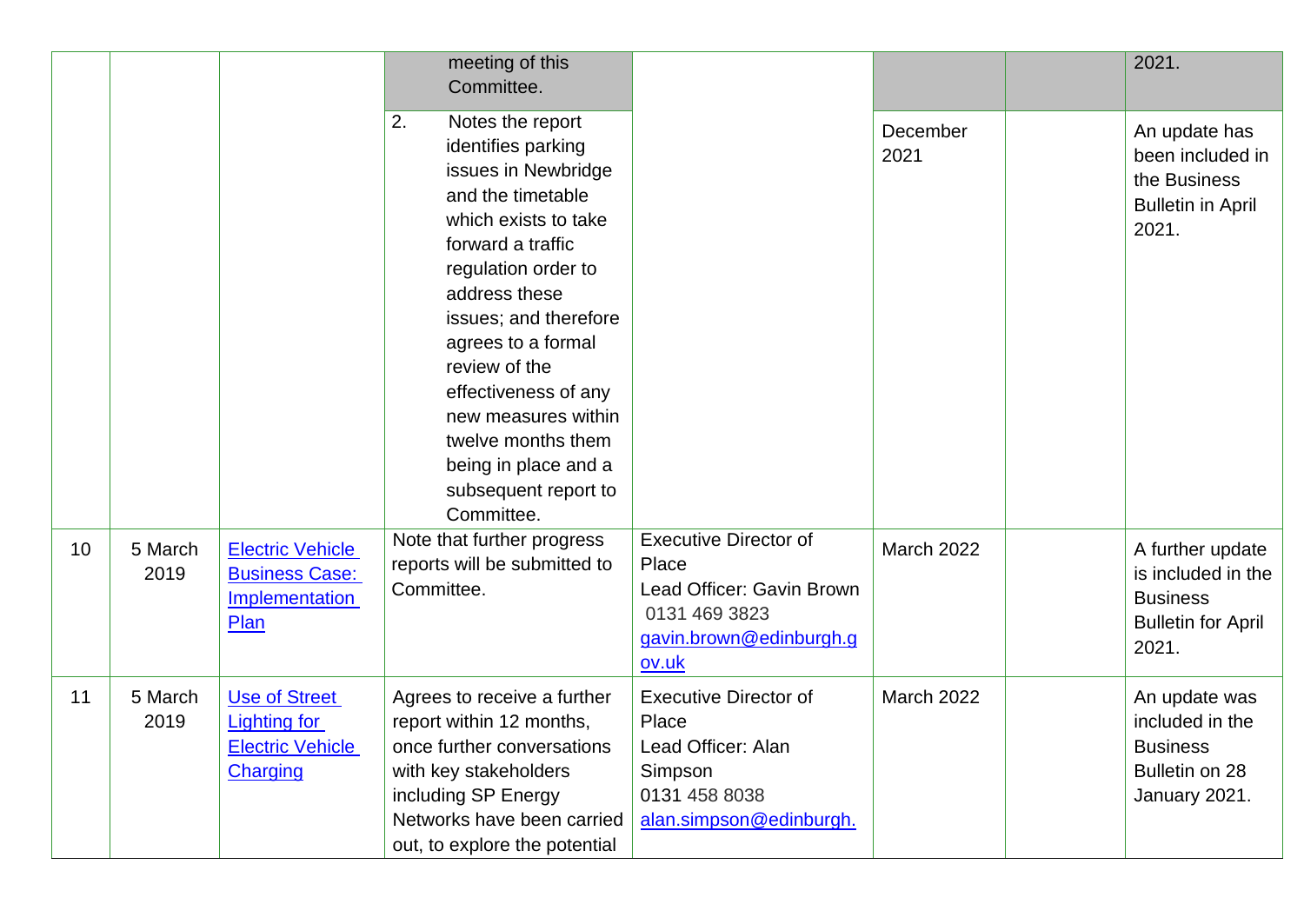|    |                  |                                                                                                                                                                                          | for an Edinburgh pilot of this<br>technology, and that this<br>report will also outline<br>potential funding for such a<br>pilot.                                                                                                                                                                                                                  | gov.uk                                                                                                                    |                |                                                                                                                                                                                                                   |
|----|------------------|------------------------------------------------------------------------------------------------------------------------------------------------------------------------------------------|----------------------------------------------------------------------------------------------------------------------------------------------------------------------------------------------------------------------------------------------------------------------------------------------------------------------------------------------------|---------------------------------------------------------------------------------------------------------------------------|----------------|-------------------------------------------------------------------------------------------------------------------------------------------------------------------------------------------------------------------|
| 12 | 18 March<br>2019 | Neighbourhood<br><b>Environment</b><br><b>Programme and</b><br><b>Community</b><br><b>Grants Fund</b><br>(referral from the<br>South East<br>Locality<br>Committee)                      | To agree that the Executive<br>Director of Place would re-<br>visit the methodology used<br>to allocate funding for each<br>Locality from the<br>carriageway and footpath<br>capital budget for<br>improvements to local<br>roads and footpaths,<br>consult with each political<br>group, and report back to<br>Committee with<br>recommendations. | <b>Executive Director of</b><br>Place<br>Lead Officer: David Wilson<br>0131 469 3912<br>david.wilson@edinburgh.g<br>ov.uk | Summer<br>2021 |                                                                                                                                                                                                                   |
| 13 | 18 March<br>2019 | <b>Motion by</b><br><b>Councillor</b><br>Miller - Tollcross<br><b>Primary School</b><br><b>Road Safety</b><br>Improvements<br>(referral from the<br>South East<br>Locality<br>Committee) | To add development of a<br>Place Plan with pupils at<br><b>Tollcross Primary School</b><br>to this Committee's Work<br>Programme.                                                                                                                                                                                                                  | <b>Executive Director of</b><br>Place<br>Lead Officer: Andrew<br>Easson<br>andrew.easson@edinburg<br>h.gov.uk             | Spring 2021    | <b>Recommended</b><br>for closure<br>Major<br>improvements to<br>pedestrian and<br>cycling facilities<br>along the length<br>of Ponton Street,<br>including at the<br>school's<br>entrance, have<br>recently been |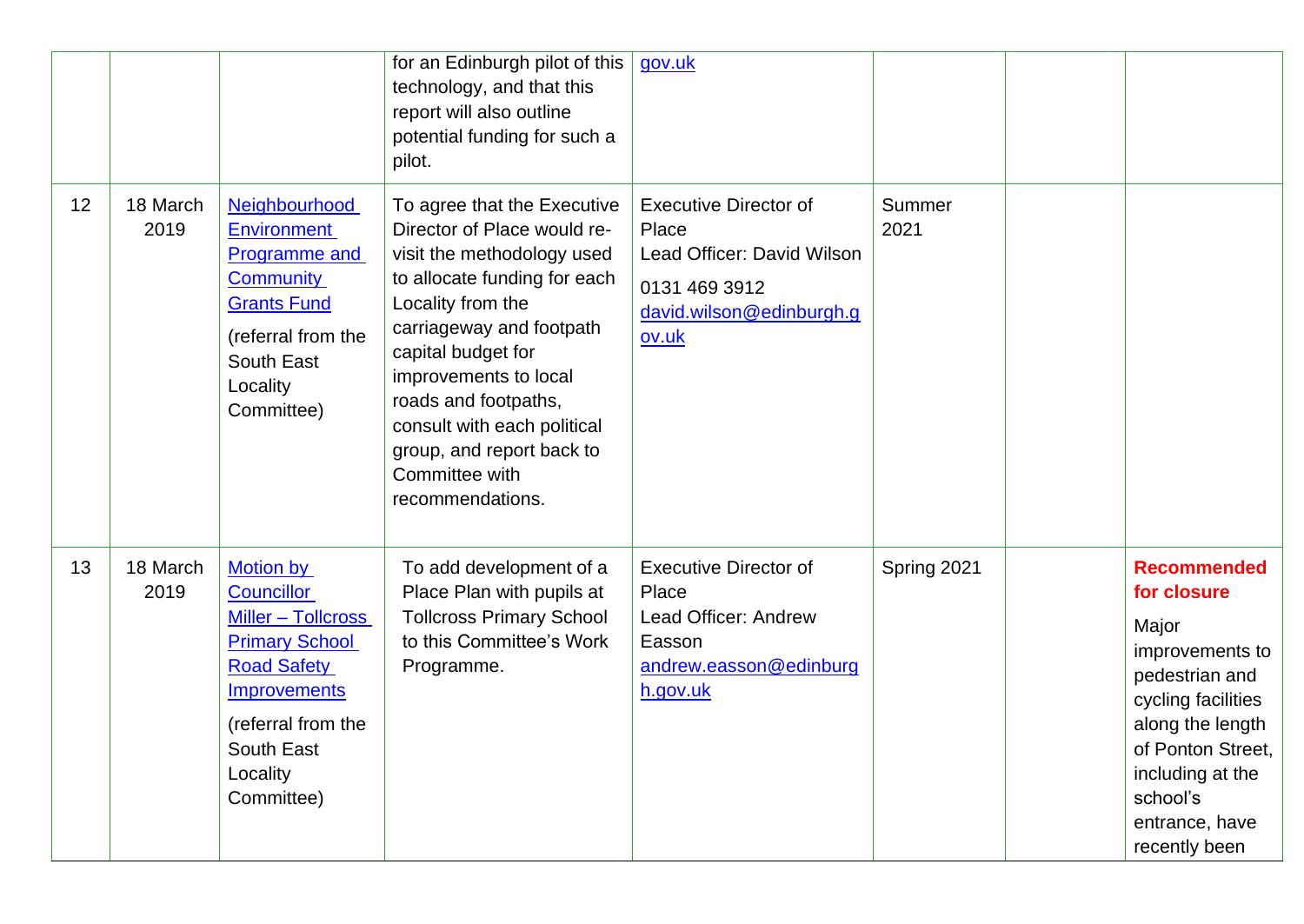|    |                  |                                                                                                                                                                              |                                                                                                                                                             |                                                                                                            |        | delivered. The<br>school's Travel<br>Plan will be<br>reviewed as part<br>of the citywide<br>review of all<br><b>School Travel</b><br>Plans that is<br>currently<br>underway. An<br>update on this<br><b>Review was</b><br>provided within<br>the Business<br>Bulletin on 28<br>January and<br>further updates<br>are planned to<br>every second<br>Committee until<br>the Review is<br>complete. |
|----|------------------|------------------------------------------------------------------------------------------------------------------------------------------------------------------------------|-------------------------------------------------------------------------------------------------------------------------------------------------------------|------------------------------------------------------------------------------------------------------------|--------|--------------------------------------------------------------------------------------------------------------------------------------------------------------------------------------------------------------------------------------------------------------------------------------------------------------------------------------------------------------------------------------------------|
| 14 | 28 March<br>2019 | Motion by<br><b>Councillor Jim</b><br>Campbell-<br><b>Strategic</b><br><b>Transport</b><br><b>Analysis North</b><br><b>West Locality</b><br>(referral from the<br>North West | To report back to the North<br>West Locality Committee in<br>one cycle setting out a<br>strategic transport analysis<br>of the North West Locality<br>area. | <b>Executive Director of Place</b><br>Lead Officer: Michael<br>Thain<br>michael.thain@edinburgh.<br>gov.uk | Andrew | This action is<br>being<br>progressed.                                                                                                                                                                                                                                                                                                                                                           |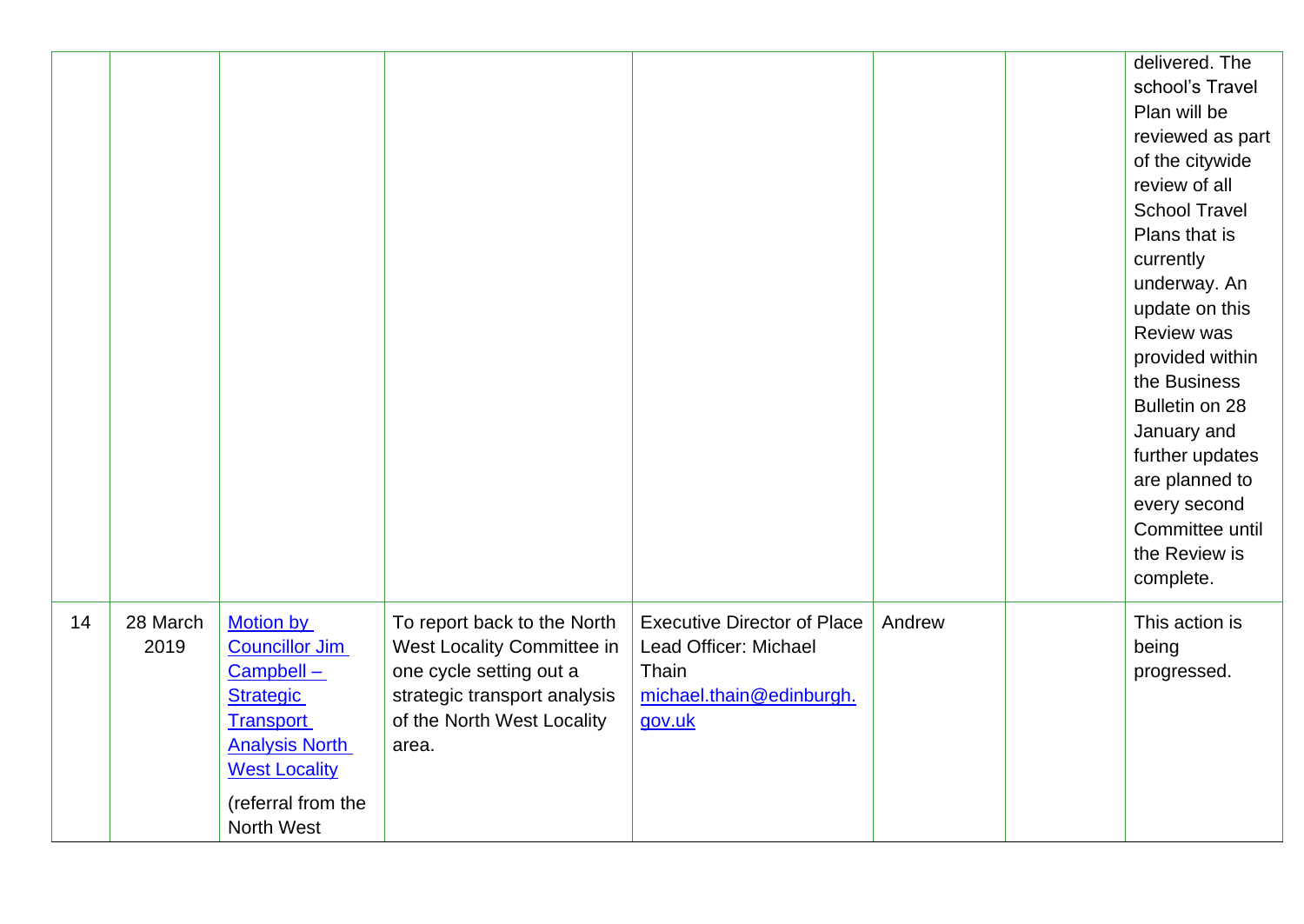|    |                 | Locality<br>Committee)                                                                                                                                                                                                                                                                                                                                                                                                                                                                                                            |                                                                                                                                                                                                                                                                 |                                                                                                                                          |                  |  |
|----|-----------------|-----------------------------------------------------------------------------------------------------------------------------------------------------------------------------------------------------------------------------------------------------------------------------------------------------------------------------------------------------------------------------------------------------------------------------------------------------------------------------------------------------------------------------------|-----------------------------------------------------------------------------------------------------------------------------------------------------------------------------------------------------------------------------------------------------------------|------------------------------------------------------------------------------------------------------------------------------------------|------------------|--|
| 15 | 20 June<br>2019 | Recognises the<br>1.<br>unsatisfactory nature<br>of the current<br>report's conclusions<br>and requests a<br>further report<br>focussing on further<br>potential solutions<br>for the A90 corridor<br>within 2 cycles,<br>subject to<br>consultation with<br><b>Executive Director of</b><br>transport<br>Place<br>spokespeople and<br><b>Public Transport</b><br>Lead Officer: Stuart Lowrie<br>ward councillors.<br><b>Priority Action</b><br>stuart.lowrie@edinburgh.g<br><b>Plan Update</b><br>ov.uk<br>3.<br>Agrees that the | February<br>2020                                                                                                                                                                                                                                                | <b>Closed 1</b><br>October 2020<br>An update on<br>the A90 was<br>included in the<br><b>Business</b><br>Bulletin on 27<br>February 2020. |                  |  |
|    |                 |                                                                                                                                                                                                                                                                                                                                                                                                                                                                                                                                   | development of a<br>methodology for a<br>bus stop<br>rationalisation<br>process, as<br>described in the<br>report. This will<br>include consultation<br>with both the City of<br>Edinburgh Council<br><b>Equalities Champion</b><br>and appropriate<br>external |                                                                                                                                          | November<br>2021 |  |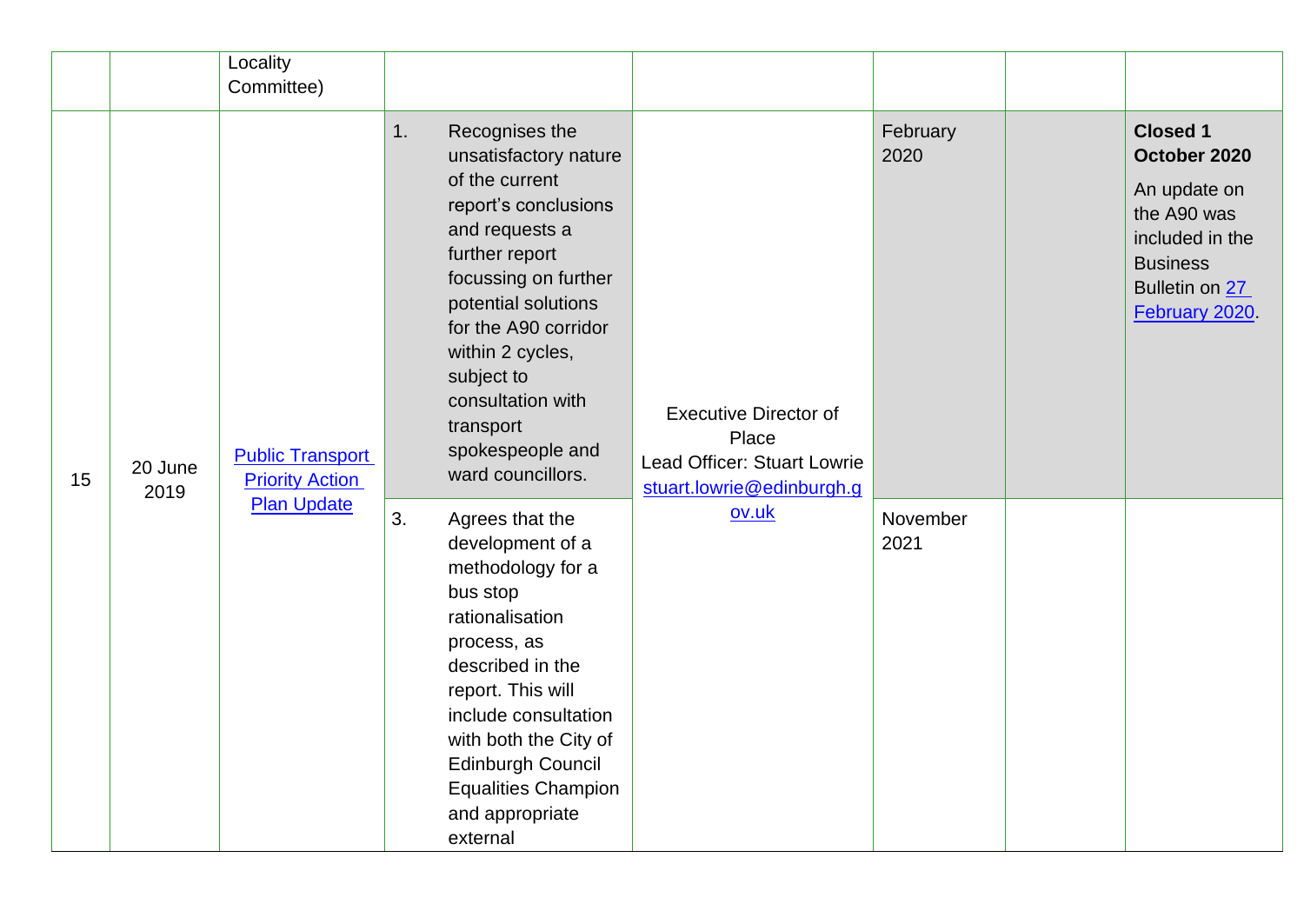|    |                 |                                         | organisations<br>including the access<br>panel Edinburgh<br><b>Access Panel and</b><br>will be brought back<br>to Committee for<br>approval                                                                                |                                                                                                                             |              |                 |                                                                                                                                                                                                  |
|----|-----------------|-----------------------------------------|----------------------------------------------------------------------------------------------------------------------------------------------------------------------------------------------------------------------------|-----------------------------------------------------------------------------------------------------------------------------|--------------|-----------------|--------------------------------------------------------------------------------------------------------------------------------------------------------------------------------------------------|
|    |                 |                                         | Notes that a<br>4.<br>consultation on<br>amending bus lane<br>operational hours<br>will be held between<br>September and<br>October 2019 and<br>agrees to receive a<br>consultation report at<br>the first TEC of<br>2020. |                                                                                                                             | October 2020 | October<br>2020 | <b>Closed 1</b><br>October 2020<br>This was raised<br>in the draft City<br>Mobility Plan.<br>The consultation<br>results are<br>included on the<br>agenda for<br>Committee on 1<br>October 2020. |
| 16 | 20 June<br>2019 | Presentation by<br><b>Lothian Buses</b> | To agree to circulate the<br>Lothian Buses Driver's<br>Guide and Conditions of<br>Carriage documents to<br>committee members, as<br>soon as they become<br>available.                                                      | <b>Executive Director of Place</b><br>Lead Officer: Vicki Baillie<br>0131 529 3081<br>victoria.baillie@edinburgh.<br>gov.uk | On-going     |                 | These are<br>currently being<br>updated by<br>Lothian Buses.                                                                                                                                     |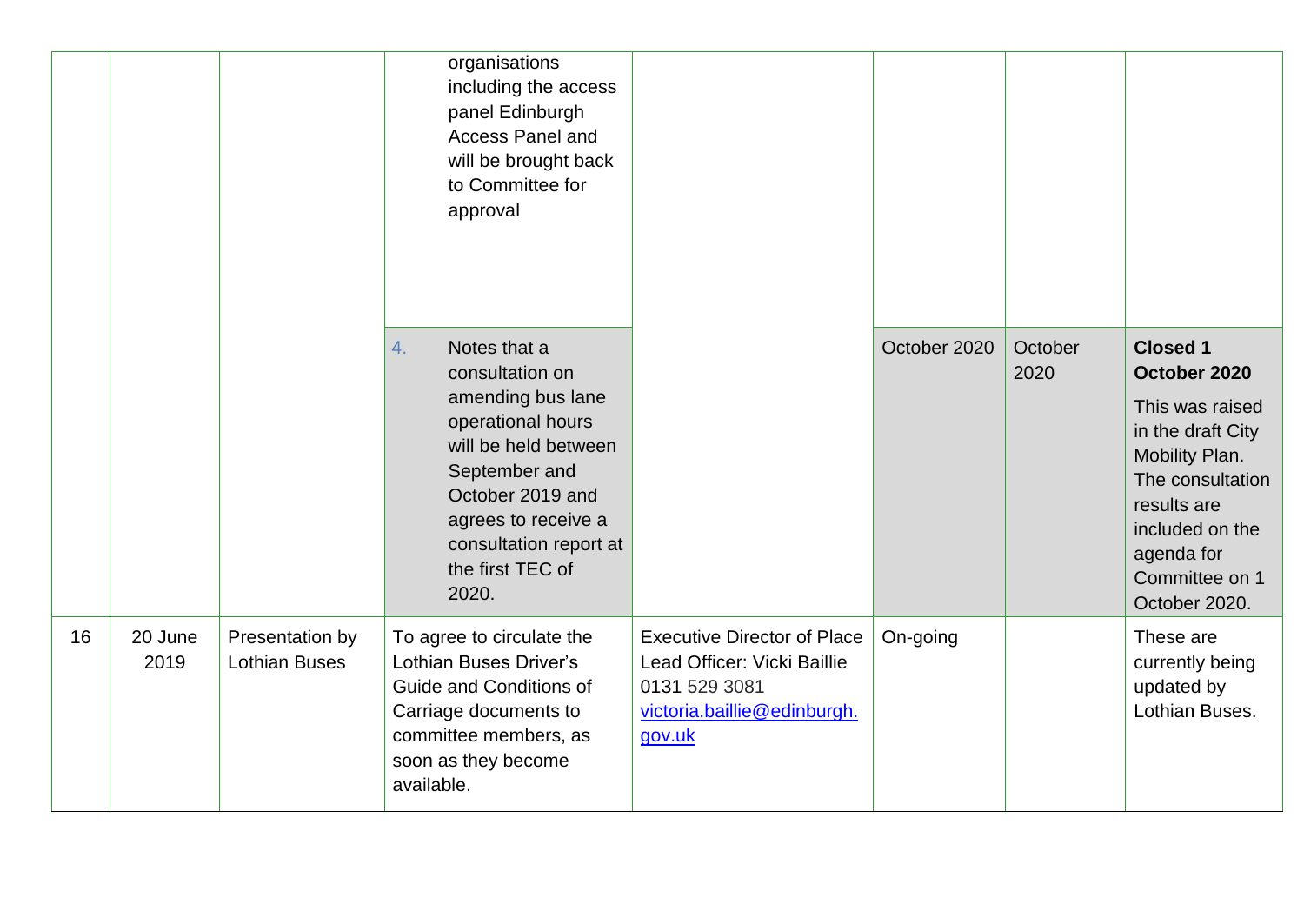| 17 | 12<br>September<br>2019 | <b>Strategic Review</b><br>of Parking $-$<br><b>Review Results</b><br>for Areas 4 and 5<br>and Proposed<br>Implementation<br><b>Strategy</b> | 1.<br>Agrees that, in<br>parallel with the<br>programme set out in<br>this report and to<br>complete the<br>strategic overview,<br>further analysis<br>should be<br>commissioned of<br>factors affecting the<br>underlying demand<br>for the volume and<br>location of parking<br>and how key plans<br>such as the City<br>Mobility Plan and<br>City Plan 2030<br>impact on that. | <b>Executive Director of Place</b><br>Lead Officer: Gavin Brown<br>gavin.brown@edinburgh.g<br>ov.uk | Summer<br>2021 | This action links<br>to City Mobility<br>Plan and City<br>Plan 2030.                                                                              |
|----|-------------------------|----------------------------------------------------------------------------------------------------------------------------------------------|-----------------------------------------------------------------------------------------------------------------------------------------------------------------------------------------------------------------------------------------------------------------------------------------------------------------------------------------------------------------------------------|-----------------------------------------------------------------------------------------------------|----------------|---------------------------------------------------------------------------------------------------------------------------------------------------|
|    |                         |                                                                                                                                              | 2.<br>Committee does not<br>yet agree with the<br>Area 5 conclusion<br>with respect to<br><b>Davidson's Mains</b><br>and therefore<br>instructs officers to<br>engage with the<br><b>Davidson's Mains</b><br>and Silverknowes<br>Association and<br>ward councillors on<br>the possible<br>introduction of<br>priority parking                                                    |                                                                                                     | January 2021   | <b>Closed 29</b><br>January 2021<br>An update on<br><b>Strategic Review</b><br>of Parking was<br>included on the<br>agenda on 28<br>January 2021. |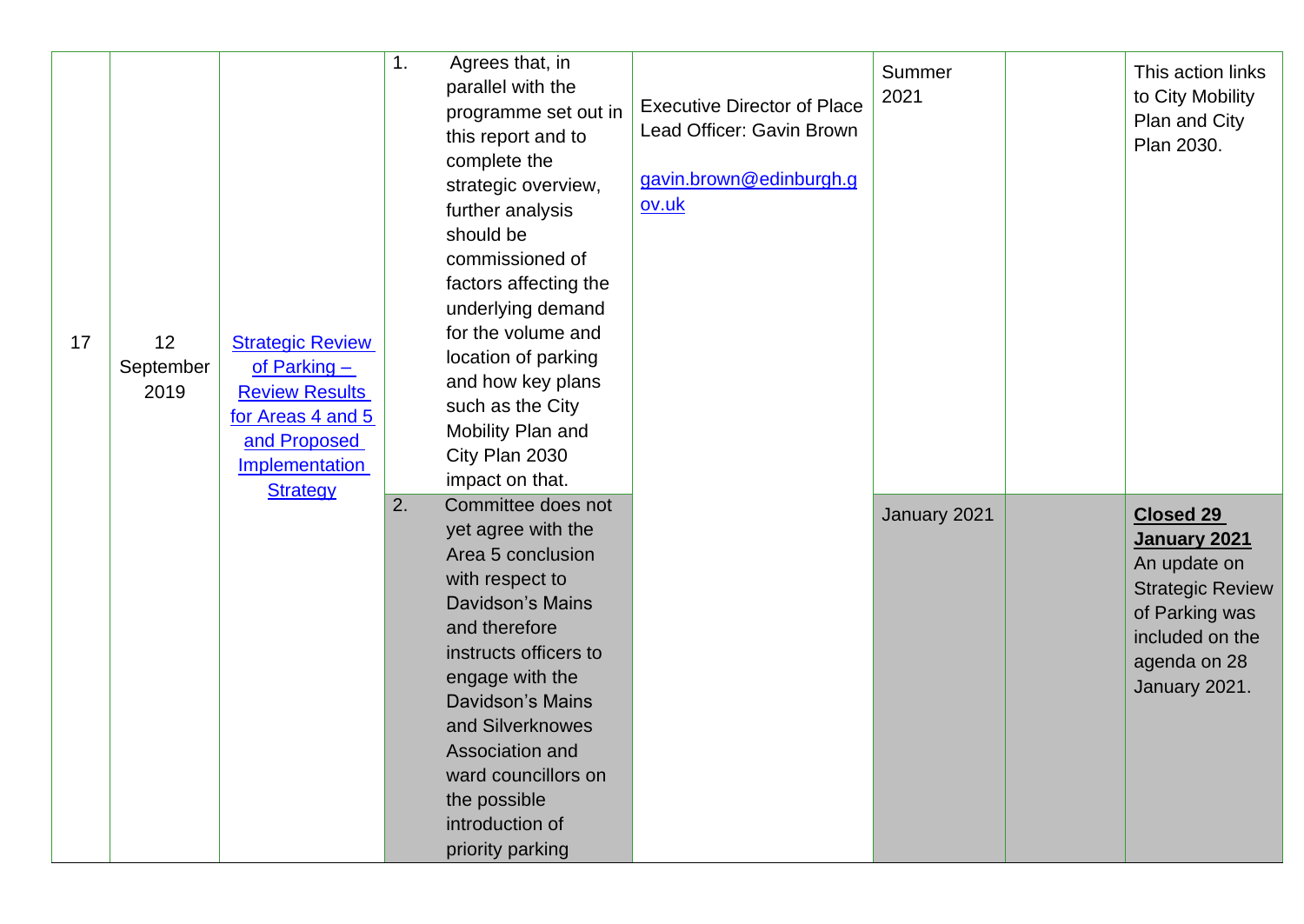|    |                    |                                                                  | further surveying of<br>parking pressures<br>within parts of the<br>zone and to report<br>back to the<br>committee through<br>the business bulletin<br>within two cycles                                                                   |                                                                                                |                  |                     |                                                                                                                       |
|----|--------------------|------------------------------------------------------------------|--------------------------------------------------------------------------------------------------------------------------------------------------------------------------------------------------------------------------------------------|------------------------------------------------------------------------------------------------|------------------|---------------------|-----------------------------------------------------------------------------------------------------------------------|
| 18 | 11 October<br>2019 | <b>Evaluation of the</b><br>20mph Speed<br><b>Limit Roll Out</b> | 1.<br>To note that<br>consideration is<br>being given to the<br>potential for further<br>extension of the<br>20mph network and<br>that a report on this<br>subject will be<br>brought to first<br>meeting of this<br>Committee in 2020.    | <b>Executive Director of Place</b><br>Lead Officer: Andrew<br>Easson<br>andrew.easson@edinburg | February<br>2020 | 27 February<br>2020 | <b>Closed 1</b><br>October 2020<br>This report was<br>considered by<br>Committee on<br>27 February<br>2020            |
|    |                    |                                                                  | 2.<br>To note that a further<br>report on the<br>analysis of road<br>casualties and<br>vehicle speeds will<br>be presented to this<br>Committee in 2021,<br>three years after<br>completion of the<br>final phase of the<br>20mph network. | h.gov.uk                                                                                       | 2021             |                     | An update on<br>the Council's<br><b>Road Safety</b><br>programme is<br>presented to<br>Committee on<br>22 April 2021. |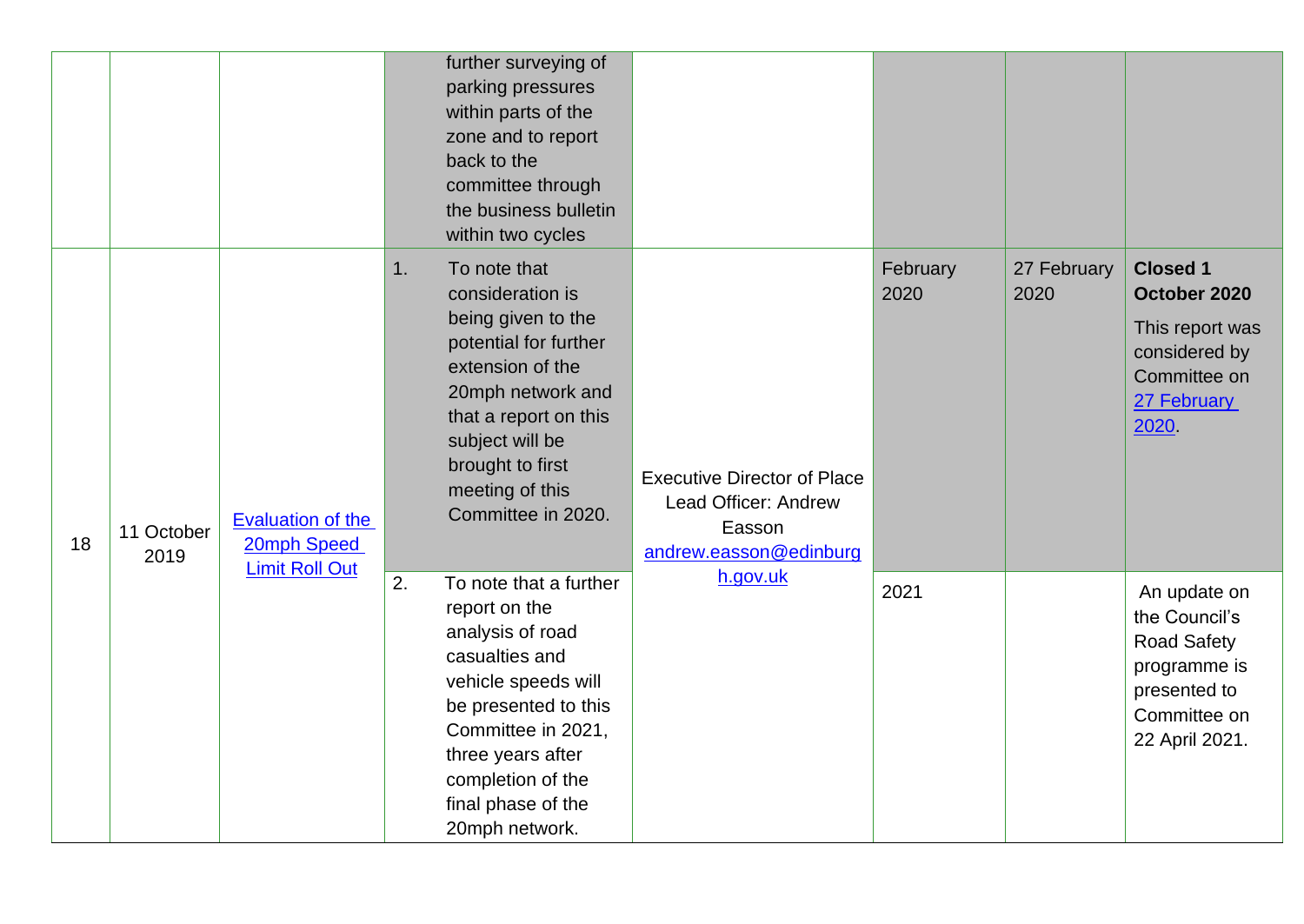|    |                    |                                                            | 3. | To agree that the<br>February 2020 report<br>to Committee should<br>provide a broader,<br>clearer and more<br>quantifiable set of<br>criteria for the<br>installation of<br>additional physical<br>traffic calming<br>measures                                                                 |                                                                                                                 |                  | 27 February<br>2020 | <b>Closed 1</b><br>October 2020<br>This report was<br>considered by<br>Committee on<br>27 February<br>2020                                     |
|----|--------------------|------------------------------------------------------------|----|------------------------------------------------------------------------------------------------------------------------------------------------------------------------------------------------------------------------------------------------------------------------------------------------|-----------------------------------------------------------------------------------------------------------------|------------------|---------------------|------------------------------------------------------------------------------------------------------------------------------------------------|
| 19 | 11 October<br>2019 | <b>Edinburgh's Low</b><br><b>Emission Zones-</b><br>update | 1. | To note that a further<br>report will be<br>prepared for<br><b>Transport and</b><br>Environment<br>Committee in<br>February 2020 on<br>the key workstreams<br>underway (including<br>refined impact<br>assessments,<br>transport and air<br>quality modelling<br>and a revised LEZ<br>scheme). | <b>Executive Director of Place</b><br>Lead Officer: Ruth White<br>ruth.white@edinburgh.gov.<br>$\underline{uk}$ | February<br>2020 | 27 February<br>2020 | <b>Closed 1</b><br>October 2020<br>A report was<br>considered by<br><b>Transport and</b><br>Environment<br>Committee on<br>27 February<br>2020 |
|    |                    |                                                            | 2. | To agree to have<br>an update in the<br><b>Business Bulletin in</b><br>December 2019 on<br>an overview of the                                                                                                                                                                                  |                                                                                                                 | December<br>2019 | 5 December<br>2019  | <b>Closed 1</b><br>October 2020<br>This was<br>included in the<br><b>Business</b>                                                              |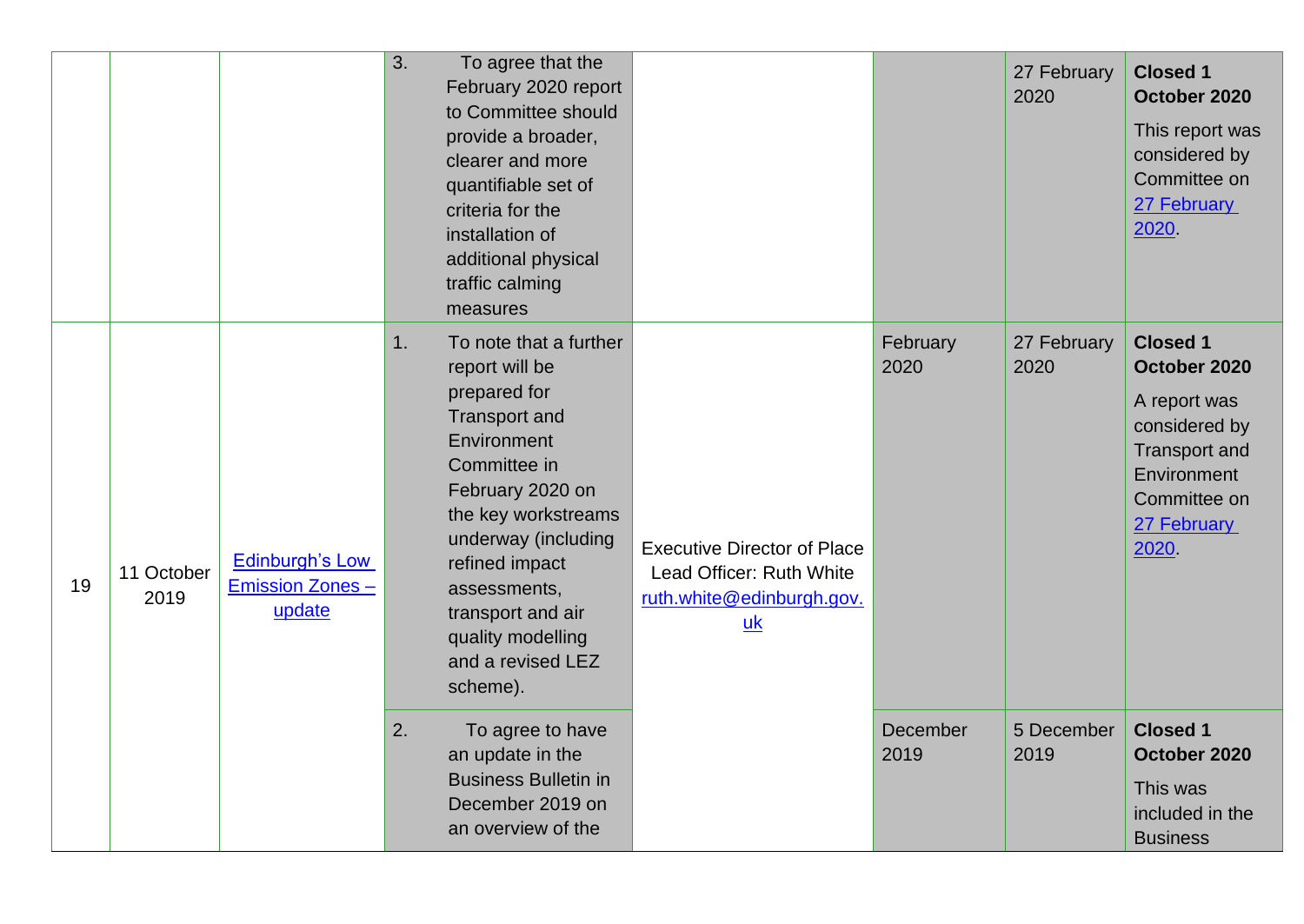|    |                    |                                                                                                    | legislative options                                                                                                     |                                                                                                |                  | Bulletin on 5<br>December 2019.                                                                                                                                                                                                                                       |
|----|--------------------|----------------------------------------------------------------------------------------------------|-------------------------------------------------------------------------------------------------------------------------|------------------------------------------------------------------------------------------------|------------------|-----------------------------------------------------------------------------------------------------------------------------------------------------------------------------------------------------------------------------------------------------------------------|
|    |                    |                                                                                                    | 3.<br>To agree to a<br>briefing for members<br>on the overview                                                          |                                                                                                | <b>June 2021</b> | An update on<br><b>LEZ</b> progress<br>was provided in<br>the Business<br>Bulletin on 1<br>October 2020. A<br>further update<br>on legislative<br>options will be<br>provided in<br>Spring 2021 to<br>align with<br>revised Scottish<br>Government<br>(SG) timetable. |
|    |                    |                                                                                                    | 4.<br>To agree that<br>supplementary<br>reports and<br>modelling work<br>would be made<br>public once available         |                                                                                                | <b>June 2021</b> | An update on<br>this will be<br>provided in<br>Spring 2021 to<br>align with<br>revised SG<br>timetable.                                                                                                                                                               |
| 20 | 11 October<br>2019 | <b>Motion by</b><br><b>Councillor Miller-</b><br><b>Safe Cycle</b><br>Journeys to<br><b>School</b> | 1. To agree that<br>Duddingston Road would<br>be added to the<br>forthcoming report on the<br>review of cycle provision | <b>Executive Director of Place</b><br>Lead Officer: Andrew<br>Easson<br>andrew.easson@edinburg | 2021             |                                                                                                                                                                                                                                                                       |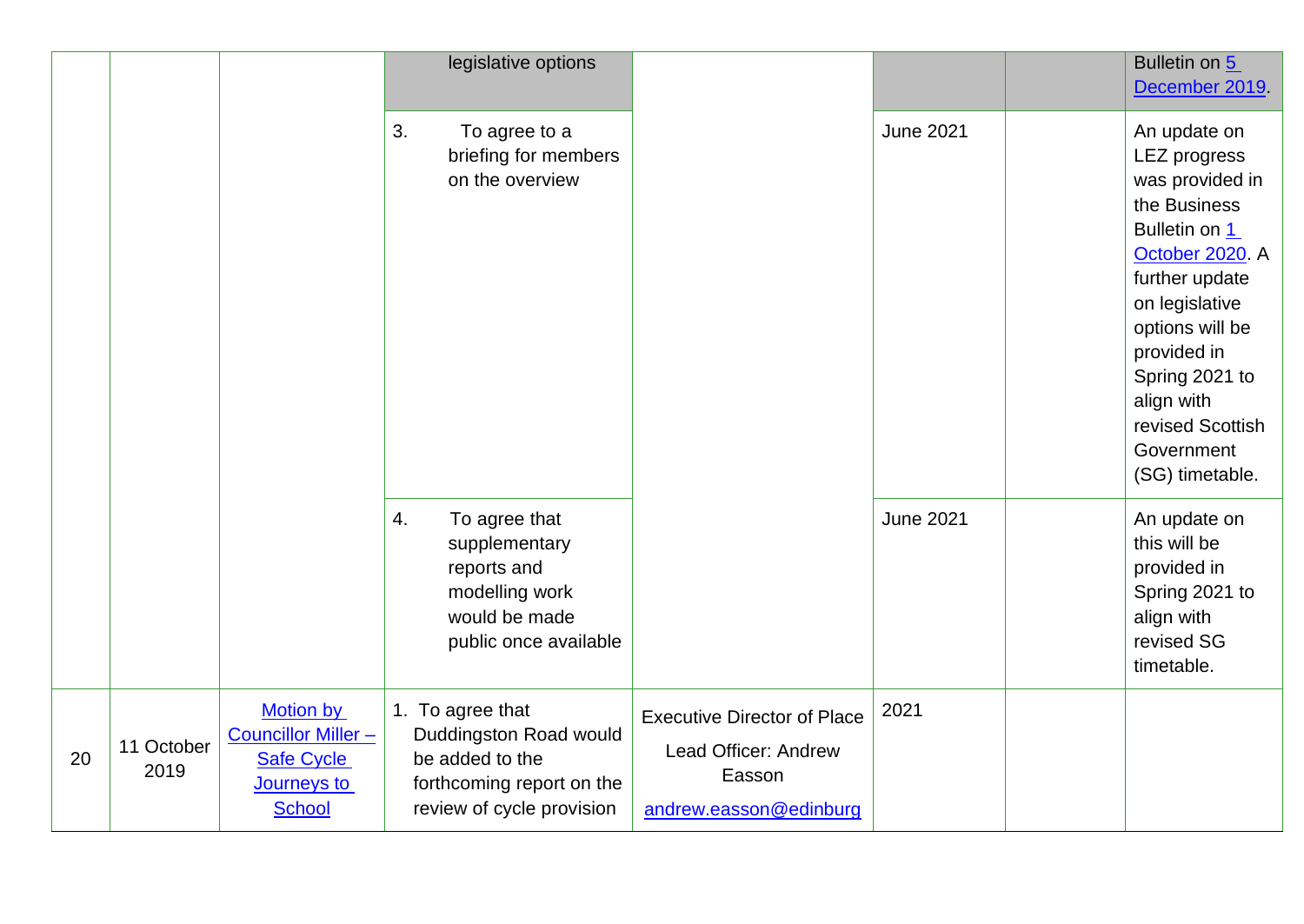|    |                       |                                                                                            | 2. To agree that a written<br>update which would<br>clearly set out how the<br>deputation's concerns<br>could be addressed<br>would be circulated to<br>the deputation, the<br>committee and the local<br>ward councillors.               | h.gov.uk                                                                                                                           | 2021         |                |                                                                                                           |
|----|-----------------------|--------------------------------------------------------------------------------------------|-------------------------------------------------------------------------------------------------------------------------------------------------------------------------------------------------------------------------------------------|------------------------------------------------------------------------------------------------------------------------------------|--------------|----------------|-----------------------------------------------------------------------------------------------------------|
|    |                       |                                                                                            | 1. To agree to discuss<br>development plans for<br>the Lothianburn Park and<br>Ride with planning<br>officers.                                                                                                                            | <b>Executive Director of</b><br>Place<br><b>Lead Officer: Stuart Lowrie</b><br>0131 469 3622<br>Stuart.Lowrie@edinburgh.<br>gov.uk | October 2020 |                | <b>Closed 1</b><br>October 2020<br><b>These</b><br>discussions are<br>on-going                            |
| 21 | 5<br>December<br>2019 | <b>Transport and</b><br><b>Environment</b><br><b>Committee</b><br><b>Business Bulletin</b> | 2. To agree to a Business<br>Bulletin update in six<br>months on the progress<br>of the Energy Efficient<br><b>Street Lighting</b><br>Programme.                                                                                          | Lead Officer: Alan<br>Simpson<br>0131 458 8038<br>Alan.Simpson@edinburgh.<br>gov.uk                                                | August 2020  | August<br>2020 | <b>Closed 1</b><br>October 2020<br>A briefing note<br>was circulated in<br>August 2020.                   |
|    |                       |                                                                                            | 3. To agree to bring back<br>an update to the Working<br>in Partnership with Police<br>Scotland with the<br>inclusion of the outcome<br>of discussions with<br>Police Scotland on the<br>lessons learned from the<br>actions taken by the | Lead Officer: Stacey<br>Monteith-Skelton<br>0131 469 3558<br>Stacey.Monteith-<br>Skelton@edinburgh.gov.u<br>$\underline{k}$        | April 2021   |                | <b>Recommended</b><br>for closure<br>This is included<br>in the Business<br>Bulletin on 22<br>April 2021. |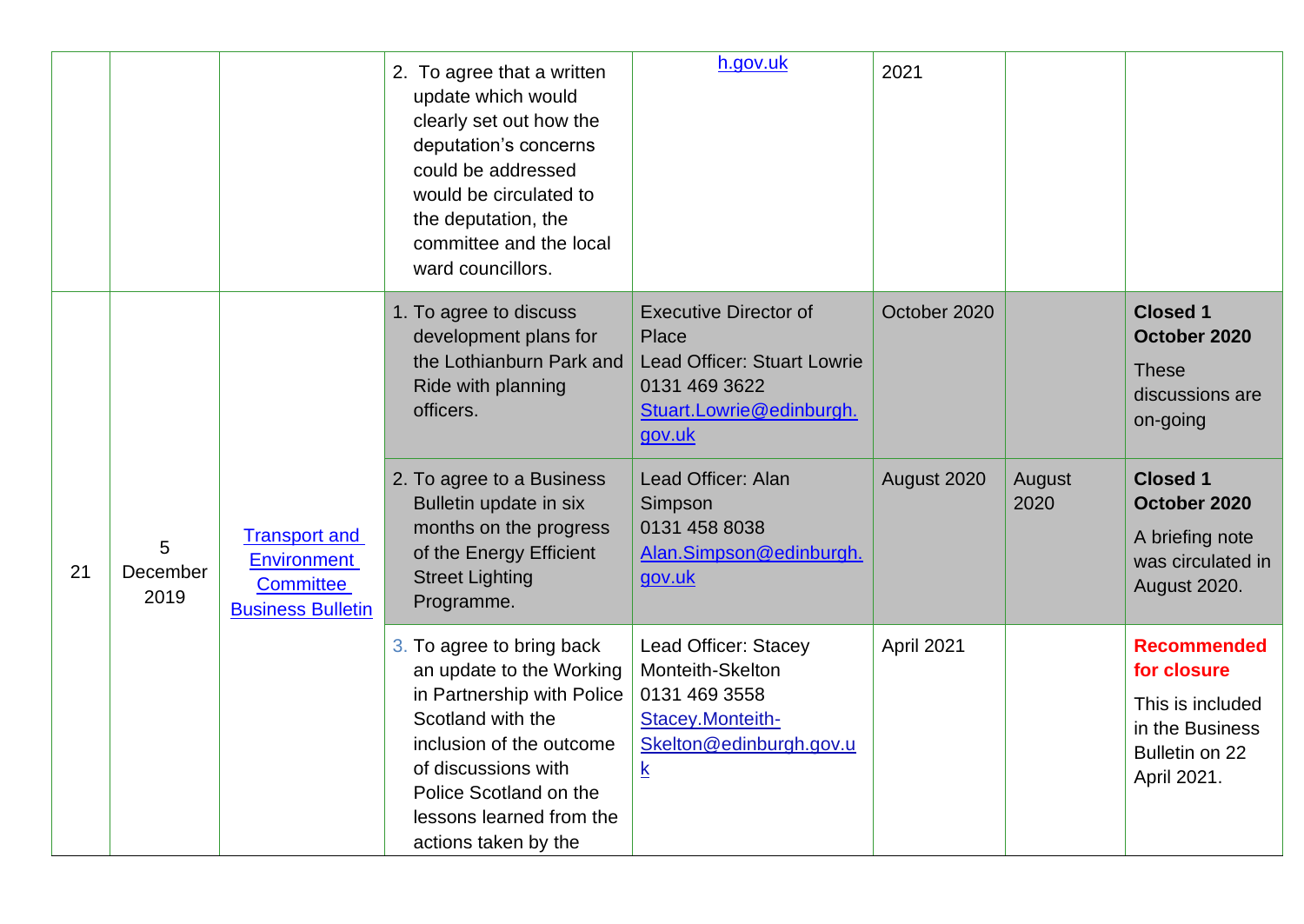|    |                       |                                                                         | West Midland Police on<br><b>Operation Close Pass.</b>                                                                                                                                                    |                                                                                                                              |                |                                                                                                  |
|----|-----------------------|-------------------------------------------------------------------------|-----------------------------------------------------------------------------------------------------------------------------------------------------------------------------------------------------------|------------------------------------------------------------------------------------------------------------------------------|----------------|--------------------------------------------------------------------------------------------------|
|    |                       |                                                                         | 4. To agree to engage with<br>the strategic context<br>around the solutions for<br>dealing with wider<br>parking pressures and to<br>bring back an update on<br>this in the Business<br>Bulletin.         | Lead Officer: Gavin Brown<br>gavin.brown@edinburgh.g<br>ov.uk                                                                | Summer<br>2021 | This links to City<br><b>Mobility Plan</b><br>and will be<br>considered as<br>part of this work. |
|    |                       |                                                                         | 5. To agree to consider<br>options for a simplified                                                                                                                                                       | Lead Officer: Gavin Brown<br>gavin.brown@edinburgh.g                                                                         | April 2021     | <b>Recommended</b><br>for closure                                                                |
|    |                       |                                                                         | road signage guide for<br>members of public. This<br>would include notification<br>that the removal or<br>displacement of signage<br>was an offence.                                                      | ov.uk                                                                                                                        |                | This is provided<br>in the Business<br>Bulletin on 22<br>April 2021.                             |
| 22 | 5<br>December<br>2019 | <b>Progress Update</b><br>on Edinburgh St<br>James' GAM<br><b>Works</b> | Agrees that a report be<br>brought back to Committee<br>providing the results of the<br>consultation exercise and<br>seeking approval to<br>proceed with a preferred<br>option for the Central<br>Island. | <b>Executive Director of</b><br>Place<br>Lead Officer: David<br>Cooper<br>0131 529 6233<br>david.cooper@edinburgh.<br>gov.uk | Autumn 2021    | An update on<br>this is included<br>in the Business<br>Bulletin on 22<br>April 2021.             |
| 23 | 5<br>December<br>2019 | <b>Decriminalised</b><br><b>Traffic and</b><br>Parking                  | To agree to a report in six<br>months reviewing the<br>effectiveness of the actions                                                                                                                       | <b>Executive Director of</b><br>Place                                                                                        | April 2021     | <b>Recommended</b><br>for closure<br>An update is                                                |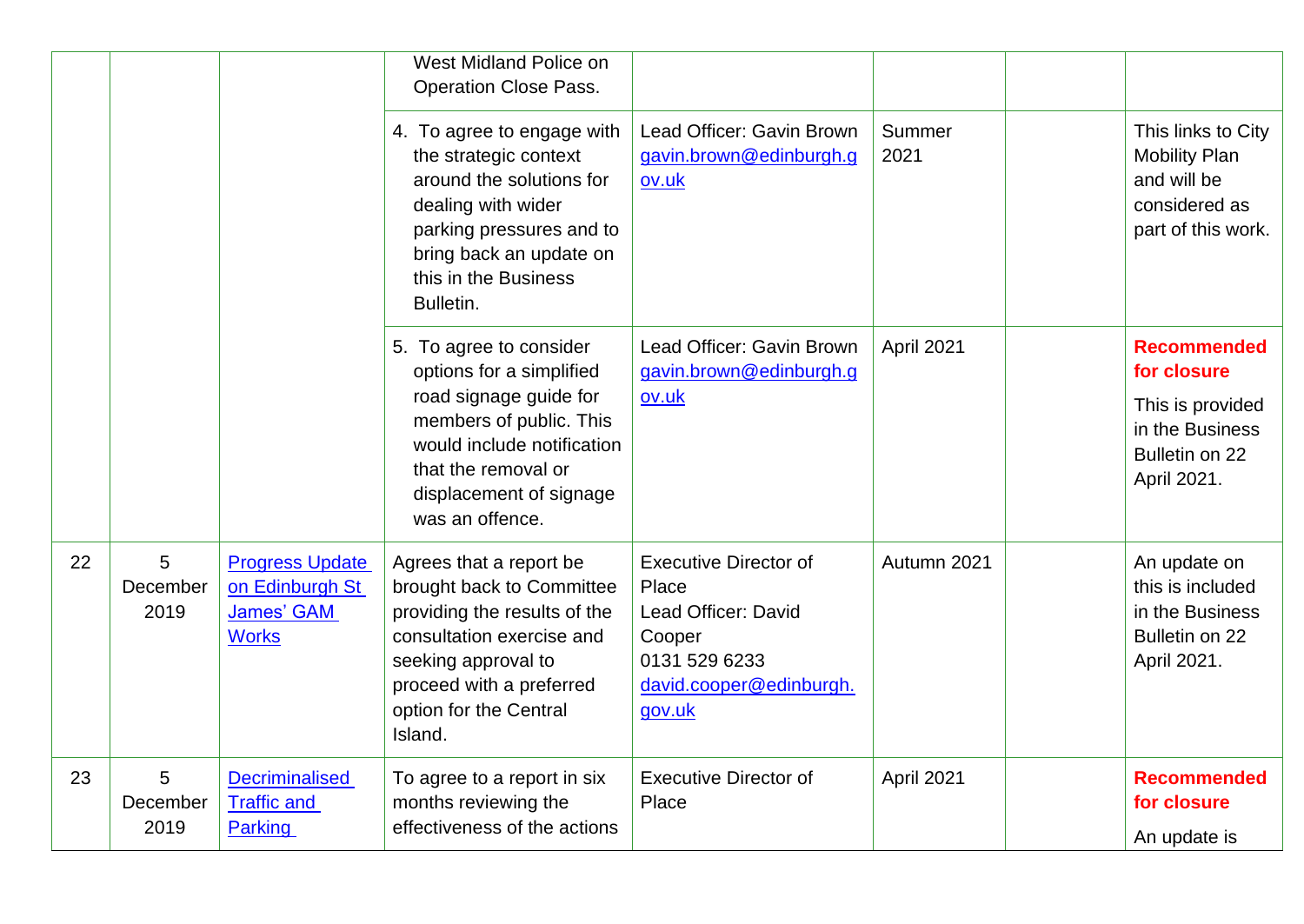|    |                       | <b>Enforcement</b><br>(Update)                                                                                       | to be implemented as<br>agreed in the report.                                                                                                                                                                                          | Lead Officer: Gavin Brown<br>Gavin.Brown@edinburgh.<br>gov.uk                                                                    |                  | included in the<br><b>Business</b><br>Bulletin on 22<br>April 2021.                                                                                       |
|----|-----------------------|----------------------------------------------------------------------------------------------------------------------|----------------------------------------------------------------------------------------------------------------------------------------------------------------------------------------------------------------------------------------|----------------------------------------------------------------------------------------------------------------------------------|------------------|-----------------------------------------------------------------------------------------------------------------------------------------------------------|
| 24 | 5<br>December<br>2019 | <b>Kirkliston and</b><br>Queensferry<br><b>Traffic and Active</b><br><b>Travel Study</b>                             | To agree to a Business<br>Bulletin update in six<br>months on the progress of<br>the actions as agreed in the<br>report.                                                                                                               | <b>Executive Director of</b><br>Place<br>Lead Officer: Dave Sinclair<br>david.sinclair@edinburgh.<br>gov.uk                      | <b>June 2021</b> | An update was<br>included in the<br><b>Business</b><br><b>Bulletin for</b><br><b>Transport and</b><br>Environment<br>Committee on<br>12 November<br>2020. |
| 25 | 5<br>December<br>2019 | <b>Gilmore Place</b><br><b>Driveway Parking</b><br>Overhanging<br>$Footway -$<br><b>Response to</b><br><b>Motion</b> | Agrees an update report<br>within the next 12 months,<br>on the impact of activities<br>outlined in the report, any<br>further measures to<br>address the issue, and<br>implications for other<br>streets facing similar<br>pressures. | <b>Executive Director of</b><br>Place<br>Lead Officer: Steven<br>Cuthill<br>0131 529 5043<br>steven.cuthill@edinburgh.<br>gov.uk | December<br>2021 | To be<br>progressed in<br><b>Summer 2021.</b>                                                                                                             |
| 26 | 16 January<br>2020    | <b>City Mobility Plan</b><br>- Draft for<br><b>Consultation</b>                                                      | Agrees that following<br>consultation a finalised<br>Plan will be brought back to<br>committee in the third<br>quarter of 2020                                                                                                         | <b>Executive Director of</b><br>Place<br>Lead Officer: Ruth White<br>ruth.white@edinburgh.gov.<br>$\underline{uk}$               | February<br>2021 | <b>Recommended</b><br>for closure<br>The City Mobility<br>Plan was<br>presented to<br>Committee in                                                        |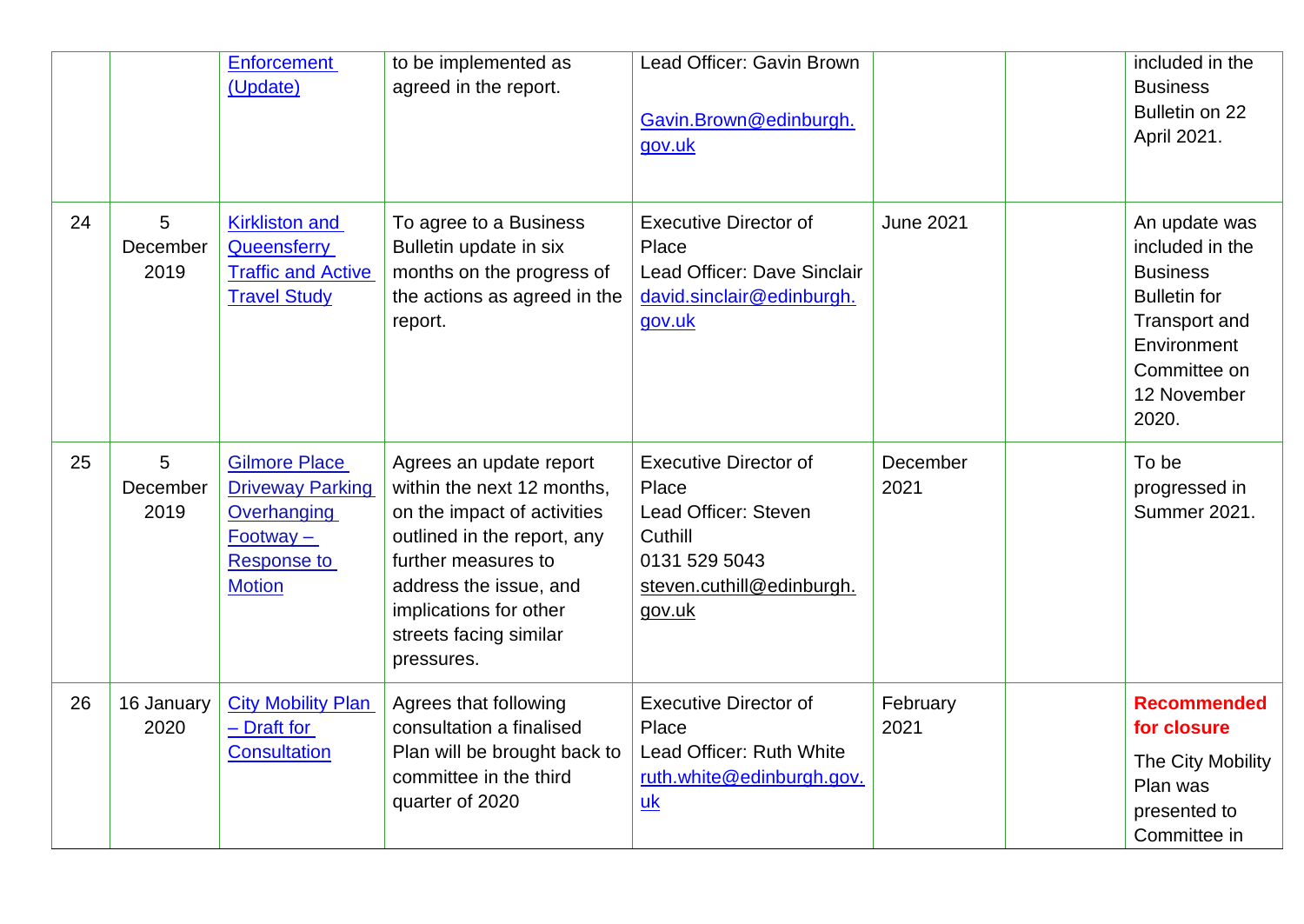|    |                        |                                                                                                               |                                                                                                                                                                         |                                                                                                |                  | February 2021.                                                                                                                                                                                                                                                                  |
|----|------------------------|---------------------------------------------------------------------------------------------------------------|-------------------------------------------------------------------------------------------------------------------------------------------------------------------------|------------------------------------------------------------------------------------------------|------------------|---------------------------------------------------------------------------------------------------------------------------------------------------------------------------------------------------------------------------------------------------------------------------------|
| 27 | 27<br>February<br>2020 | <b>Edinburgh Low</b><br><b>Emission Zone -</b><br>regulations and<br>guidance<br>consultation<br>response and | 1. To agree that officers<br>would provide an interim<br>briefing partway through<br>the development process<br>and any questions would<br>be sent to the Convener.     | <b>Executive Director of</b><br>Place<br>Lead Officer: Ruth White<br>ruth.white@edinburgh.gov. | <b>June 2021</b> | A briefing for<br>Elected<br>Members will be<br>prepared on the<br>regulations and<br>guidance that<br>are necessary<br>for local<br>authorities to be<br>able to introduce<br>and enforce<br>LEZs following<br>primary<br>legislation<br>[Transport<br>(Scotland) Act<br>2019. |
|    |                        | programme<br>update                                                                                           | 2. To agree that Action<br>Plan on air quality would<br>be updated and to agree<br>that details of the<br>contents of the report<br>would be embedded in<br>the update. | $\underline{uk}$                                                                               | Summer<br>2021   | This will be<br>developed in<br>conjunction with<br>the new City<br><b>Mobility Plan</b><br>and a review of<br>the Cleaner Air<br>for Scotland<br>Strategy. The<br>LEZ scheme for<br>Edinburgh will<br>form a major<br>aspect of the                                            |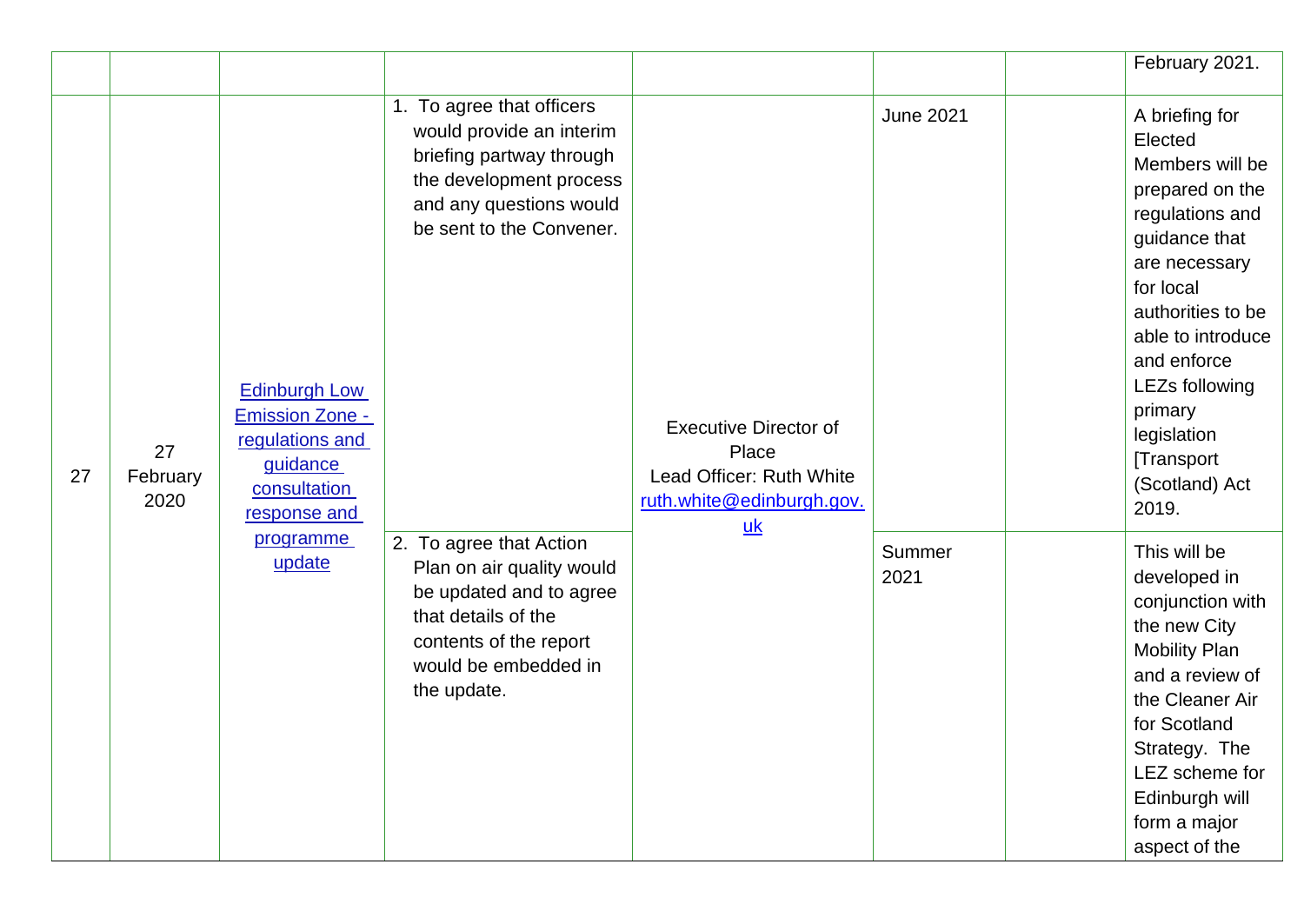|    |                        |                                               |                                                                                                                                |                                                                                                                                  |            | Action Plan.                                                                                                                                                                                                                                                               |
|----|------------------------|-----------------------------------------------|--------------------------------------------------------------------------------------------------------------------------------|----------------------------------------------------------------------------------------------------------------------------------|------------|----------------------------------------------------------------------------------------------------------------------------------------------------------------------------------------------------------------------------------------------------------------------------|
| 28 | 27<br>February<br>2020 | <b>Edinburgh: Million</b><br><b>Tree City</b> | To note that details of the<br>meeting between the<br>partners would be<br>forwarded.                                          | <b>Executive Director of</b><br>Place<br>Lead Officer: David<br>Jamieson<br>0131 529 7055<br>david.jamieson@edinburg<br>h.gov.uk | April 2021 | <b>Recommended</b><br>for closure<br>Responsibility<br>for the Million<br><b>Tree City project</b><br>has transferred<br>to Culture and<br>Communities<br>Committee.<br>A progress<br>update is<br>included in the<br><b>Business</b><br><b>Bulletin in April</b><br>2021. |
| 29 | 27<br>February<br>2020 | 40mph Speed<br><b>Limit Review</b>            | To agree to email<br>Councillors when the TRO<br>goes live.                                                                    | <b>Executive Director of</b><br>Place<br>Lead Officer: Andrew<br>Easson<br>andrew.easson@edinburg<br>h.gov.uk                    | 2021       | This will be<br>actioned when<br>the TRO goes<br>live.                                                                                                                                                                                                                     |
| 30 | 1 October<br>2020      | <b>Business Bulletin</b>                      | 1. To agree that a briefing<br>note would be provided with<br>a timeline setting out when<br>taxi ranks would be<br>refreshed. | <b>Executive Director of Place</b><br>Lead Officer: Gavin Brown<br>0131 469 3823<br>Gavin.Brown@edinburgh.<br>gov.uk             | April 2021 | <b>Recommended</b><br>for closure<br>This is updated<br>in the Business<br>Bulletin on 22<br>April 2021.                                                                                                                                                                   |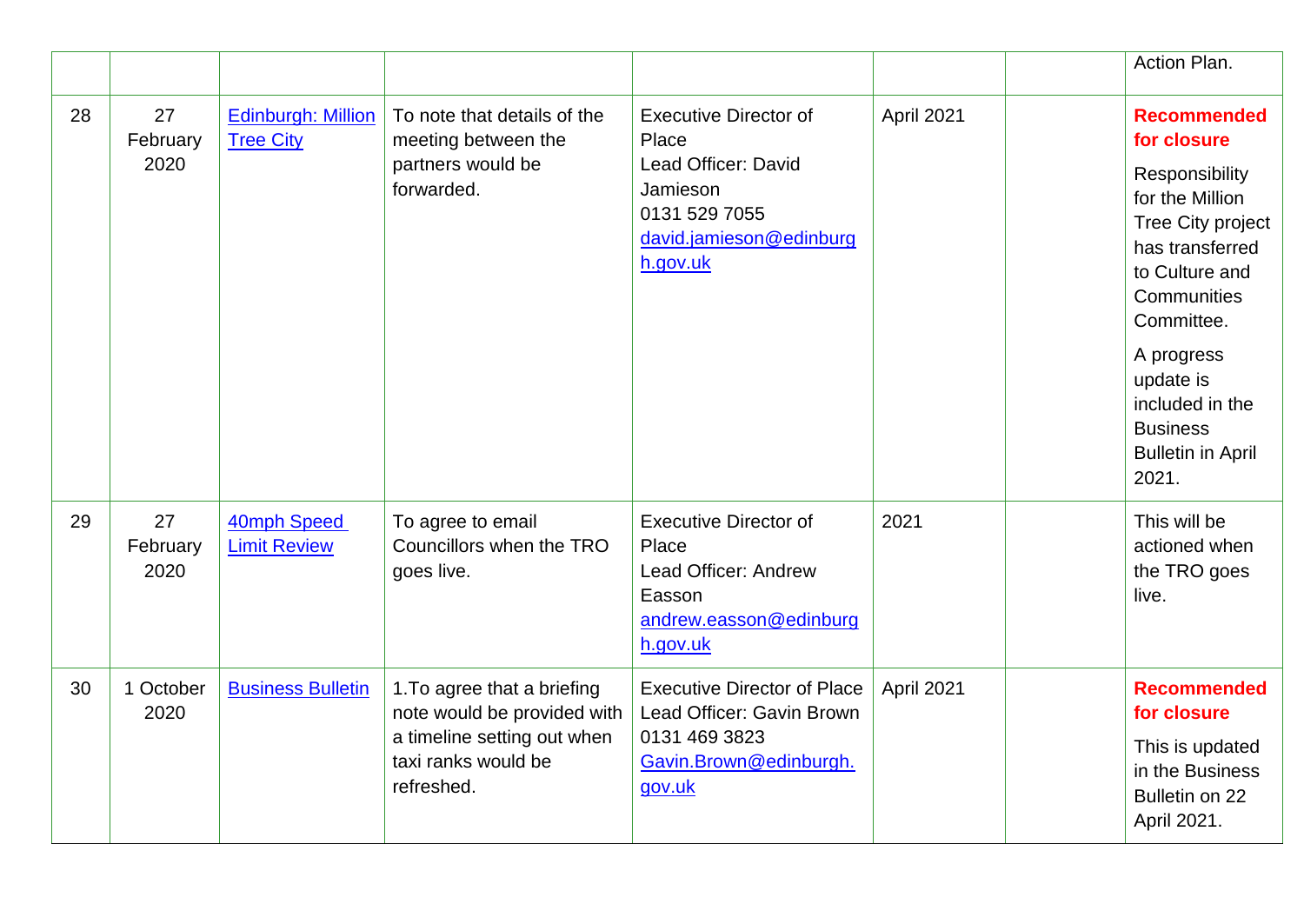|    |                        |                                                                                                                                       | 2. To agree that officers<br>would confirm if the Traffic<br>Commissioner could look at<br>commercial vehicles more<br>widely with regard to the<br><b>Low Emission Zone</b><br>Scheme.                                   | <b>Executive Director of Place</b><br>Lead Officer: Ruth White<br>ruth.white@edinburgh.gov.<br>uk                           | <b>June 2021</b> | This will be<br>progressed as<br>part of the<br>Council's work<br>on Low Emission<br>Zones.                                                           |
|----|------------------------|---------------------------------------------------------------------------------------------------------------------------------------|---------------------------------------------------------------------------------------------------------------------------------------------------------------------------------------------------------------------------|-----------------------------------------------------------------------------------------------------------------------------|------------------|-------------------------------------------------------------------------------------------------------------------------------------------------------|
| 31 | 1 October<br>2020      | <b>City Mobility Plan</b><br>- Public<br><b>Consultation and</b><br><b>Engagement Key</b><br><b>Messages and</b><br><b>Next Steps</b> | Agrees that consideration of<br>the responses to the<br>consultation and a finalised<br>Plan be brought back to<br>committee early next year                                                                              | <b>Executive Director of Place</b><br>Lead Officer: Ruth White<br>ruth.white@edinburgh.gov.<br>uk                           | February<br>2021 | <b>Recommended</b><br>for closure<br>The City Mobility<br>Plan was<br>approved by<br>Committee in<br>February 2021.                                   |
| 32 | 12<br>November<br>2020 | <b>Transport and</b><br><b>Environment</b><br><b>Committee</b><br><b>Business Bulletin</b>                                            | 1) To agree that a briefing<br>note would be circulated on<br>the implementation of<br>controlled parking zones<br>including a timeline.                                                                                  | <b>Executive Director of Place</b><br>Lead Officer: Gavin<br><b>Brown</b><br>Gavin.Brown@edinburgh.<br>gov.uk               |                  | <b>Recommended</b><br>for closure<br>This was<br>reported to<br>Committee on<br>28 January<br>2021.                                                   |
|    |                        |                                                                                                                                       | 2) To agree that a briefing<br>note on winter maintenance<br>measures would be<br>circulated to committee and<br>an update would be include<br>in the business bulletin at<br>meeting of the Transport<br>and Environment | <b>Executive Director of</b><br>Place<br>Lead Officer: Cliff Hutt<br>cliff.hutt@edinburgh.gov.u<br>$\underline{\mathbf{k}}$ |                  | <b>Closed 28</b><br>January 2021<br><b>Briefing note</b><br>circulated in<br>January 2021<br>and Business<br><b>Bulletin update</b><br>included on 28 |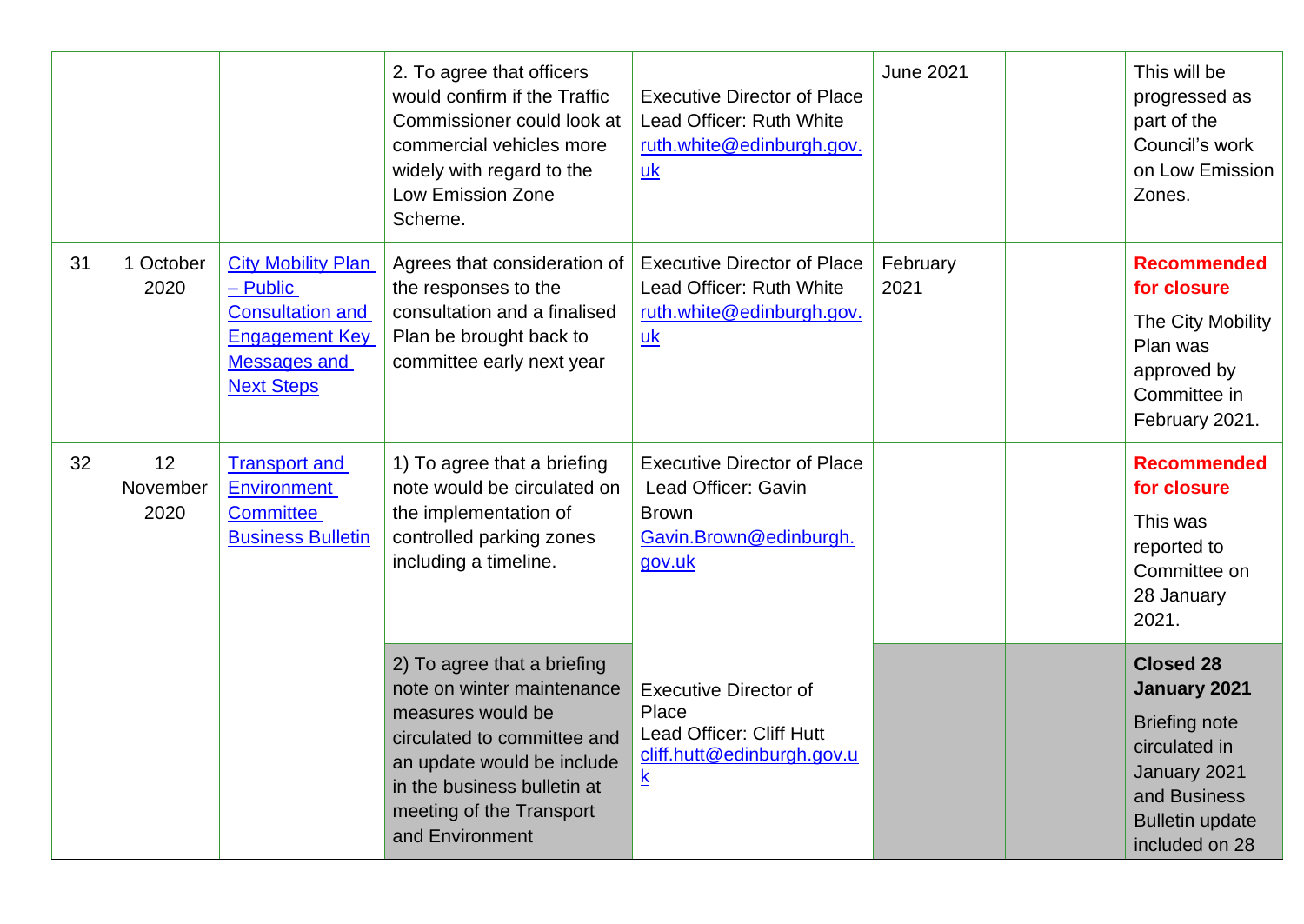|    |                        |                                                                                                                                                                                                                                                                  | Committee on 28 January<br>2021.                                                                                                                                                                                                                                                             |                                                                                                            |                  | January 2020.                                                                                     |
|----|------------------------|------------------------------------------------------------------------------------------------------------------------------------------------------------------------------------------------------------------------------------------------------------------|----------------------------------------------------------------------------------------------------------------------------------------------------------------------------------------------------------------------------------------------------------------------------------------------|------------------------------------------------------------------------------------------------------------|------------------|---------------------------------------------------------------------------------------------------|
| 33 | 12<br>November<br>2020 | <b>City Centre West</b><br>to East Cycle<br><b>Link and Street</b><br><b>Improvements</b><br><b>Project - Section</b><br>3(b) (North St<br>David Street) -<br><b>Representations</b><br>to Traffic<br><b>Regulation Order</b><br>and<br>Redetermination<br>Order | 1) Instructs that a review of<br>these measures is<br>undertaken in order that the<br>scheme can progress<br>without disadvantaging<br>pedestrians (top of the<br>transport hierarchy) in this<br>way.                                                                                       | <b>Executive Director of Place</b><br>Lead Officer: Andrew<br>Easson<br>andrew.easson@edinburg<br>h.gov.uk | February<br>2021 | <b>Recommended</b><br>for closure<br>Details sent 11<br>February 2021                             |
|    |                        |                                                                                                                                                                                                                                                                  | 2) To agree that<br>consideration would be<br>given to moving the Toucan<br>Crossing a few metres<br>north at Thistle Street.                                                                                                                                                                | <b>Executive Director of Place</b><br>Lead Officer: Andrew<br>Easson<br>andrew.easson@edinburg<br>h.gov.uk | February<br>2021 | <b>Recommended</b><br>for closure<br>Details sent 11<br>February 2021                             |
| 34 | 12<br>November<br>2020 | <b>Waste and</b><br><b>Cleansing</b><br><b>Service Policy</b><br><b>Assurance</b><br><b>Statement</b>                                                                                                                                                            | To agree that a report<br>would come back to the<br><b>Transport and Environment</b><br>Committee when the policy<br>was in place to assess<br>whether the regime would<br>require further adjustment<br>to ensure there was some<br>contribution to the service<br>that was being provided. | <b>Executive Director of Place</b><br>Lead Officer: Andy<br>Williams<br>andy.williams@edinburgh.<br>gov.uk | November<br>2021 | This will be<br>updated in the<br>next Annual<br>Update on<br>Waste and<br>Cleansing<br>Policies. |
| 35 | 12<br>November<br>2020 | <b>Spaces for</b><br>People Update -<br>November 2020                                                                                                                                                                                                            | 1) To note that visibility at<br>the Dean Bridge junctions<br>would be looked at the see                                                                                                                                                                                                     | <b>Executive Director of</b><br>Place<br>Lead Officer: Dave Sinclair                                       | January 2021     | <b>Recommended</b><br>for closure<br>Visibility at the                                            |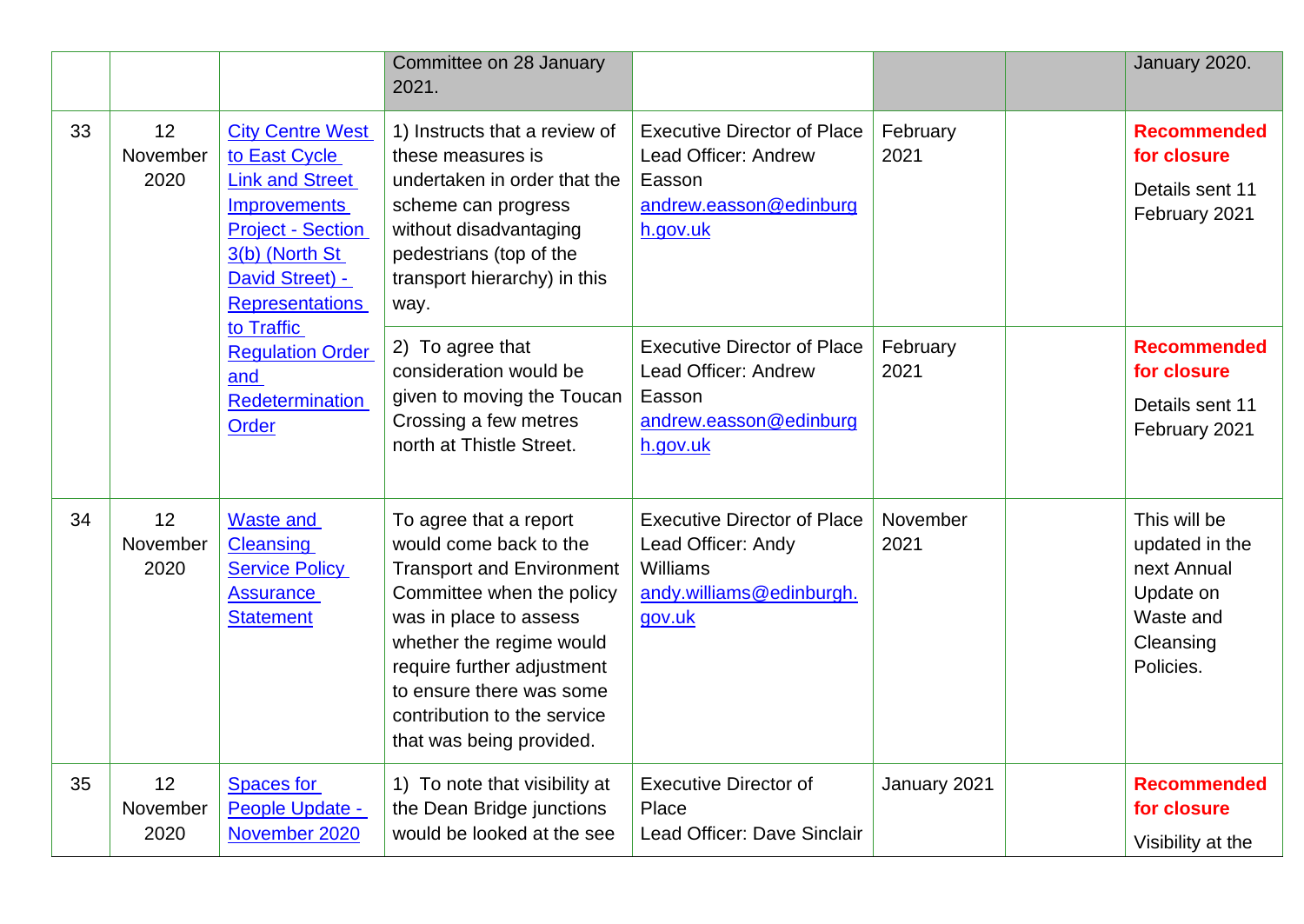|  | if improvements could be<br>made                                                                                                                                         | david.sinclair@edinburgh.<br>gov.uk |                  | <b>Eton Terrace</b><br>junction was<br>carefully<br>considered as<br>part of the A90<br>bus priority and<br>cycle lane<br>project.<br>Additional<br>SLOW markings<br>have been laid<br>on Dean Bridge<br>and the width of<br>the crossing has<br>been reduced to<br>improve visibility<br>for drivers and<br>make the<br>crossing safer<br>for pedestrians |
|--|--------------------------------------------------------------------------------------------------------------------------------------------------------------------------|-------------------------------------|------------------|------------------------------------------------------------------------------------------------------------------------------------------------------------------------------------------------------------------------------------------------------------------------------------------------------------------------------------------------------------|
|  | 2) To agree that details<br>would be circulated<br>confirming when schemes<br>are likely to be implemented<br>for schools where<br>measures have not been<br>introduced. |                                     | December<br>2020 | <b>Recommended</b><br>for closure<br>An update on<br>this was<br>included in the<br>Spaces for<br>People report in<br>January 2021<br>and is included<br>in the report on<br>22 April 2021.                                                                                                                                                                |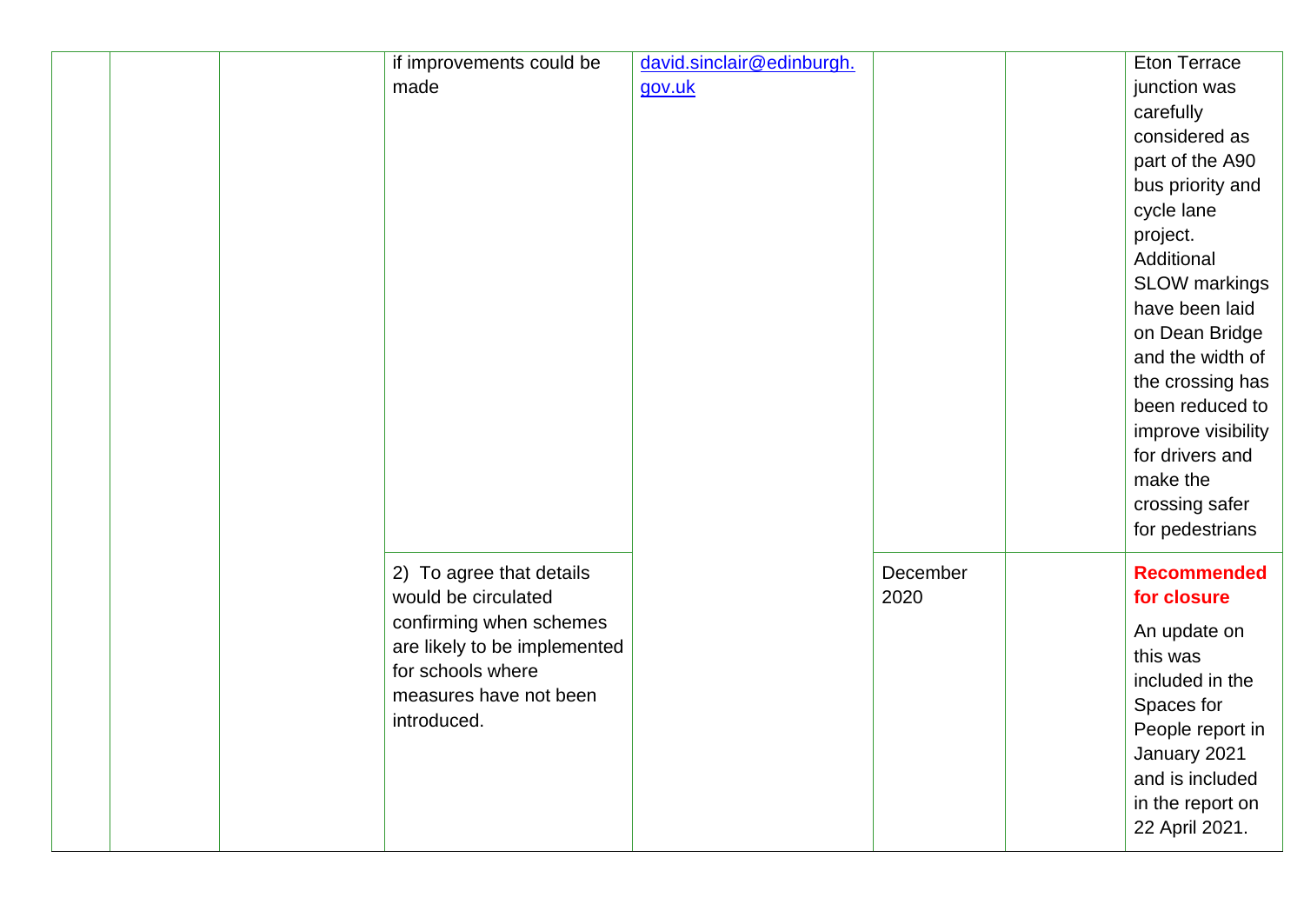|  |                                                                                                                                                        |                  | All school<br>schemes have<br>now been<br>installed and<br>changes are<br>underway to<br>remove all<br>temporary traffic<br>management<br>and introduce<br>planters and<br>segregation<br>units where<br>appropriate.<br>Part time road<br>closure timings<br>will be<br>introduced at<br>appropriate<br>locations to<br>coincide with |
|--|--------------------------------------------------------------------------------------------------------------------------------------------------------|------------------|----------------------------------------------------------------------------------------------------------------------------------------------------------------------------------------------------------------------------------------------------------------------------------------------------------------------------------------|
|  |                                                                                                                                                        |                  | schools opening<br>after the Easter<br>break.                                                                                                                                                                                                                                                                                          |
|  | 3) To note that<br>consideration would be<br>given to improving advisory<br>cycle markings around<br>Duddingston Road West to<br>try and reinforce and | December<br>2020 | <b>Recommended</b><br>for closure<br>Due to available<br>road width it has<br>not been<br>possible to<br>introduce                                                                                                                                                                                                                     |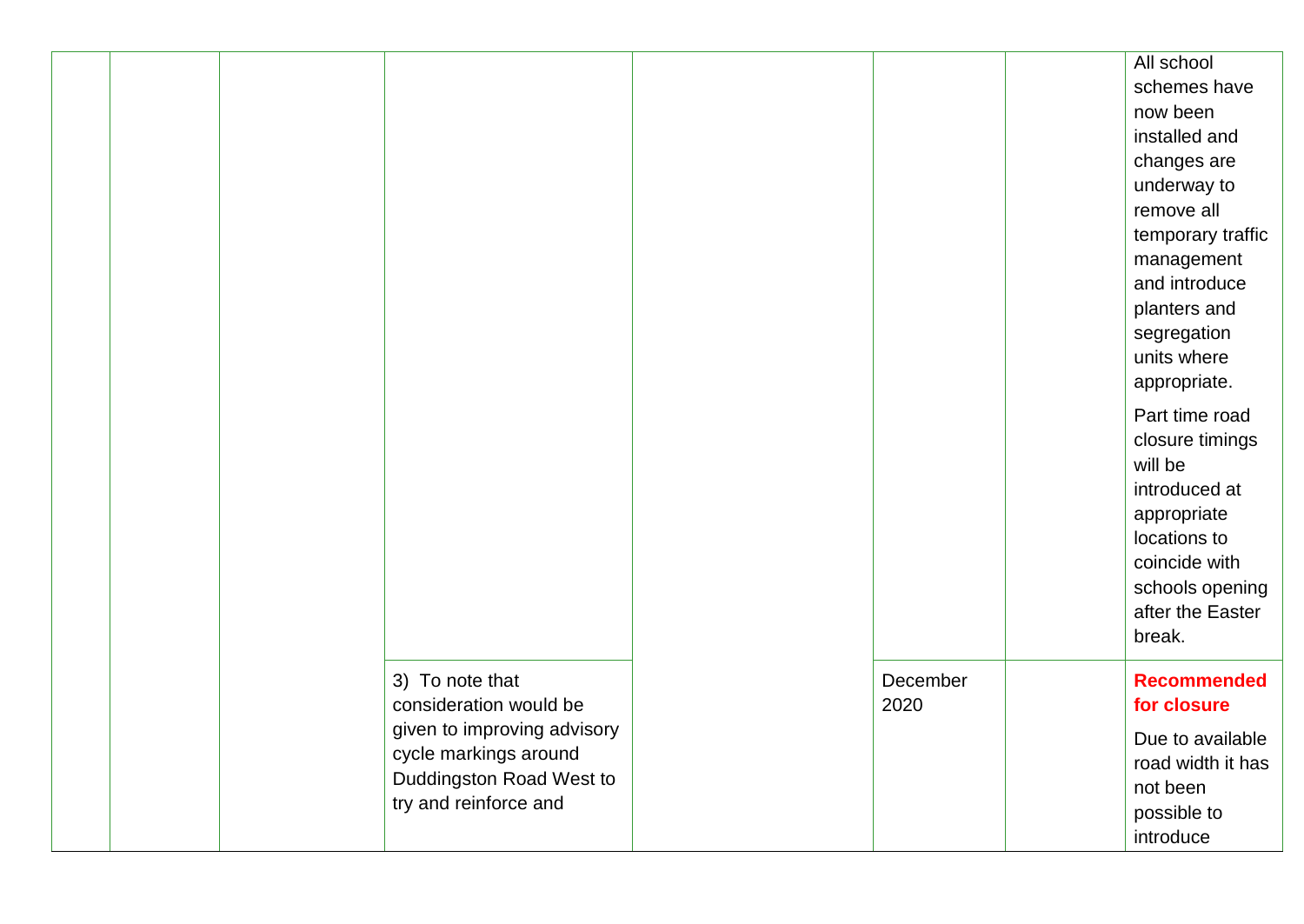| support active travel on the<br>route.                                                                       |            | protected cycle<br>infrastructure on<br>both sides of the<br>road.<br>Segregation to<br>protect cyclists<br>has been<br>installed where<br>possible whilst<br>ensuring safe<br>access for<br>private<br>driveways.                                                                          |
|--------------------------------------------------------------------------------------------------------------|------------|---------------------------------------------------------------------------------------------------------------------------------------------------------------------------------------------------------------------------------------------------------------------------------------------|
| 4) To note that officers<br>would engage with HES on<br>the impact of Spaces for<br>People at Holyrood Park. | March 2021 | <b>Recommended</b><br>for closure<br>An online<br>meeting was<br>held on 8 March<br>2021 with the<br>Convener,<br>Council officers<br>and<br>representatives<br>from Historic<br>Environment<br>Scotland. In<br>general, HES<br>were content<br>with the limited<br>impact of<br>Spaces for |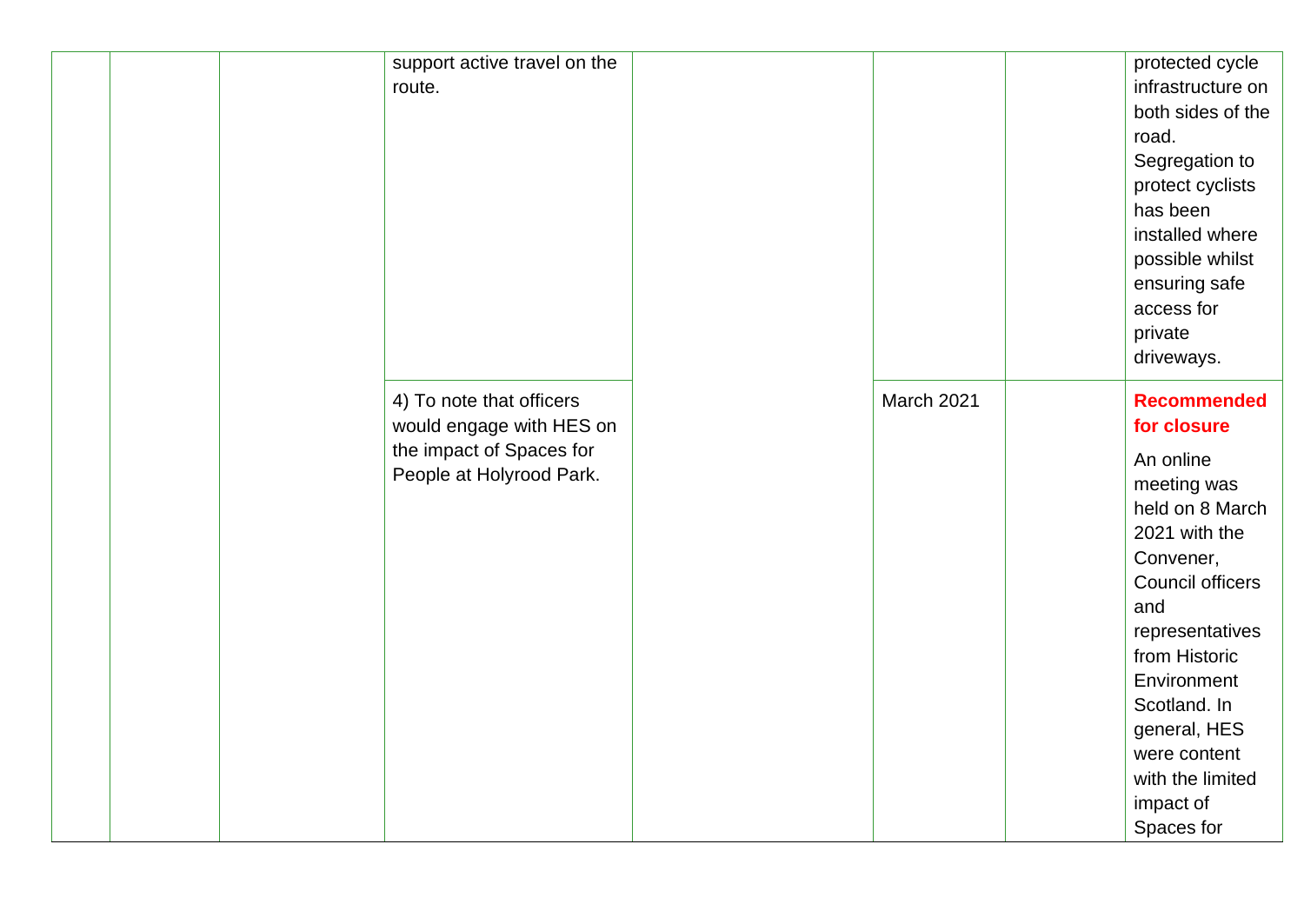|    |                        |                                                                                            |                                                                                                                                                                                                                                                                                                                         |                                                                                                               |                | People<br>measures near<br>the Park. The<br>discussion<br>focused on the<br>context of<br>longer-term<br>strategic<br>aspirations to<br>support<br>sustainable<br>modal shift and<br>improve the offer<br>for visitors in the<br>Park. Both<br>organisations<br>are committed to<br>continuing<br>engagement. |
|----|------------------------|--------------------------------------------------------------------------------------------|-------------------------------------------------------------------------------------------------------------------------------------------------------------------------------------------------------------------------------------------------------------------------------------------------------------------------|---------------------------------------------------------------------------------------------------------------|----------------|---------------------------------------------------------------------------------------------------------------------------------------------------------------------------------------------------------------------------------------------------------------------------------------------------------------|
| 36 | 12<br>November<br>2020 | <b>Spaces for</b><br>People - East<br><b>Craigs Low</b><br><b>Traffic</b><br>Neighbourhood | To approve commencement<br>of an Experimental Traffic<br>Regulation Order and to<br>propose a full public<br>consultation prior to the<br>decision by a later<br><b>Transport and Environment</b><br>Committee, (date to be<br>confirmed), as part of the<br>process for the introduction<br>of a LTN in East Craigs as | <b>Executive Director of</b><br>Place<br>Lead Officer: Andrew<br>Easson<br>andrew.easson@edinburg<br>h.gov.uk | Summer<br>2021 |                                                                                                                                                                                                                                                                                                               |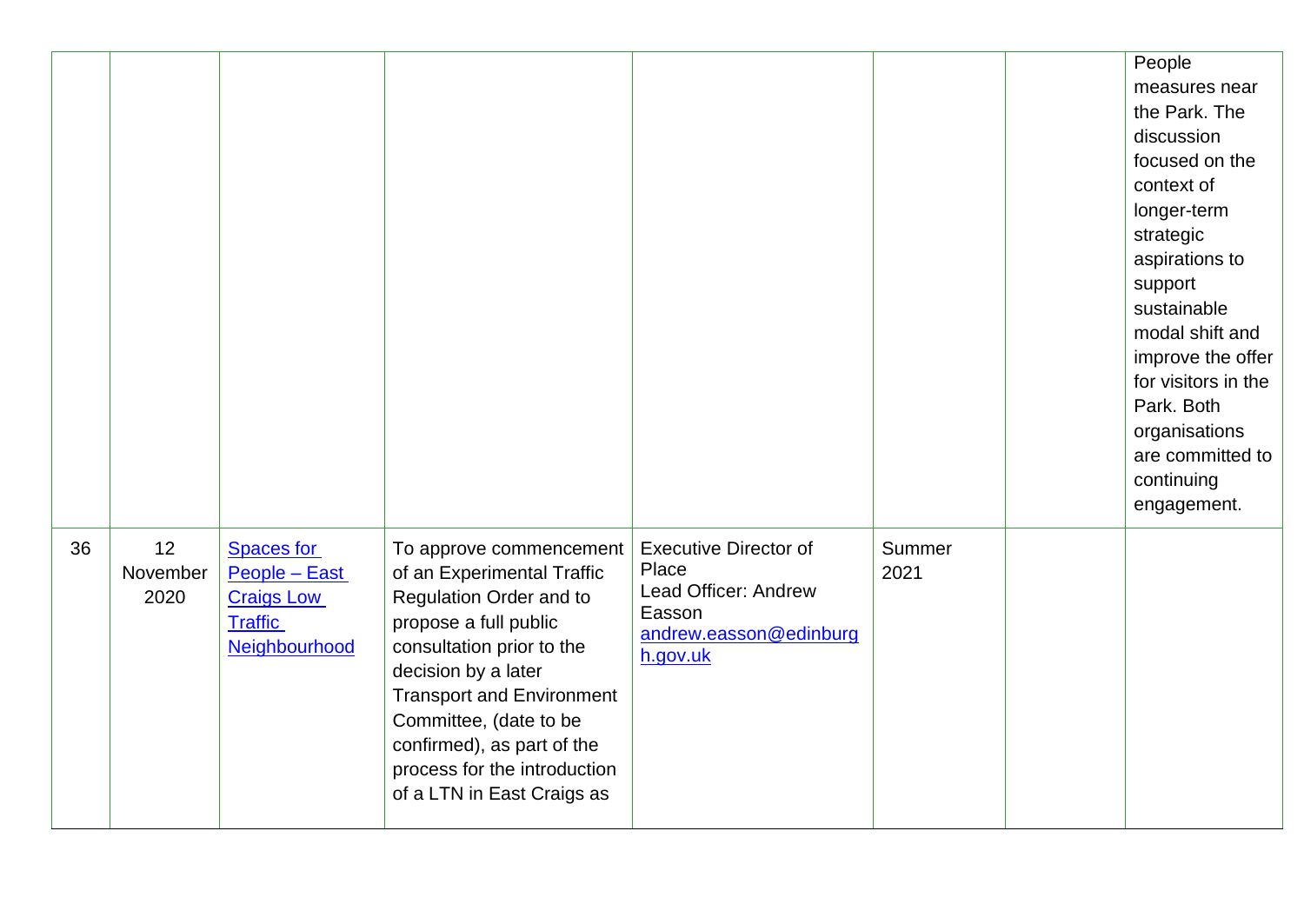|    |                        |                                                                                                                                                                    | set out in paragraphs 4.23 -<br>4.30.                                                                                                                                                                                                                                                                                                                                                                                                                                                                                                                                                                                              |                                                                                                        |                  |                                                                                                                                                        |
|----|------------------------|--------------------------------------------------------------------------------------------------------------------------------------------------------------------|------------------------------------------------------------------------------------------------------------------------------------------------------------------------------------------------------------------------------------------------------------------------------------------------------------------------------------------------------------------------------------------------------------------------------------------------------------------------------------------------------------------------------------------------------------------------------------------------------------------------------------|--------------------------------------------------------------------------------------------------------|------------------|--------------------------------------------------------------------------------------------------------------------------------------------------------|
| 37 | 12<br>November<br>2020 | Motion by<br>Councillor<br>Webber $-$<br><b>Intelligent Traffic</b><br>Signals<br>Agenda-<br><b>Transport and</b><br><b>Environment</b><br>Committee -<br>12.11.20 | As part of its traffic<br>information system a series<br>of large Variable Message<br>Signs throughout Edinburgh<br>Some do not appear to be<br>working and many appear<br>under used<br>The contribution these<br>installed Variable Message<br>Signs can make to traffic<br>flow, limiting unnecessary<br>journeys and improving the<br>visitor experience in<br>Edinburgh<br>Instructs<br>A report in two cycles<br>clarifying the extent, use,<br>condition and plans for the<br>Variable Message Signs<br>system in Edinburgh. The<br>report should clarify, where<br>appropriate, reasons for<br>lack of use of these signs. | <b>Executive Director of</b><br>Place<br>Lead Officer: Gavin Brown<br>gavin.brown@edinburgh.g<br>ov.uk | April 2021       | <b>Recommended</b><br>for closure<br>This report is<br>included on the<br>agenda for<br>Transport and<br>Environment<br>Committee on<br>22 April 2021. |
| 38 | 12<br>November<br>2020 | Motion by<br>Councillor Miller-<br><b>Cyclist Fatality</b>                                                                                                         | Sends sincere condolences<br>to the family and friends of<br>the cyclist killed in a<br>collision at the A199 /                                                                                                                                                                                                                                                                                                                                                                                                                                                                                                                    | <b>Executive Director of</b><br>Place<br>Lead Officer: Andrew<br>Easson<br>andrew.easson@edinburg      | <b>June 2021</b> | An update on<br>the review of<br>safety at major<br>junctions will be<br>prepared for                                                                  |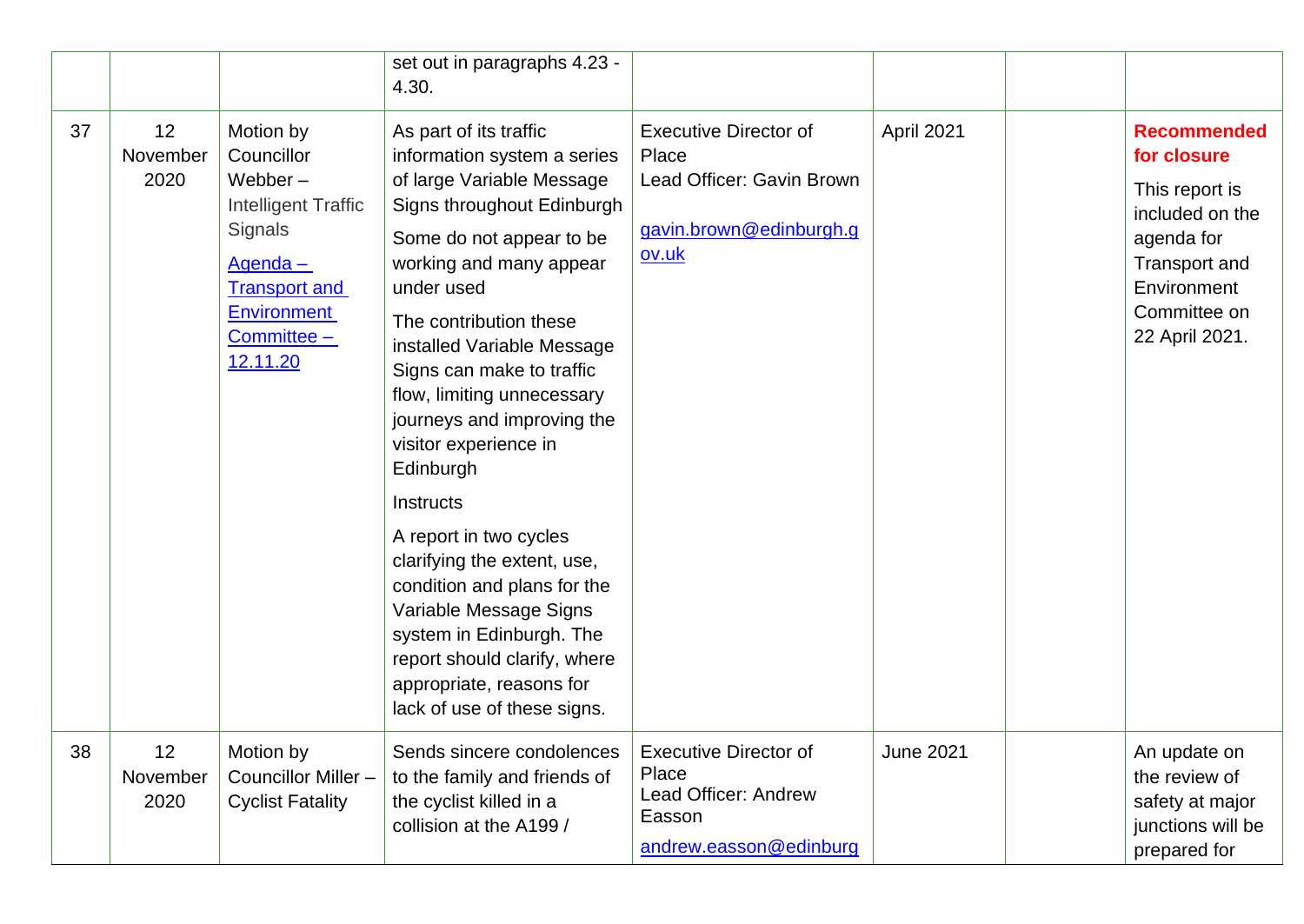|    |                    | Agenda-<br><b>Transport and</b><br>Environment<br>Committee -<br>12.11.20                  | A1140 junction on 2<br>November.<br>Recognises that this is the<br>second fatality of a cyclist at<br>this junction within two<br>years.<br>Asks officers to review the<br>provision of safe routes for<br>people travelling by bike<br>through this junction.                                                | h.gov.uk                                                                                                            |                  | Committee in<br>June 2021.                                                                                     |
|----|--------------------|--------------------------------------------------------------------------------------------|---------------------------------------------------------------------------------------------------------------------------------------------------------------------------------------------------------------------------------------------------------------------------------------------------------------|---------------------------------------------------------------------------------------------------------------------|------------------|----------------------------------------------------------------------------------------------------------------|
| 39 | 28 January<br>2021 | <b>Transport and</b><br><b>Environment</b><br><b>Committee</b><br><b>Business Bulletin</b> | 1) To agree that the<br>Briefing Note on Impact of<br>Climate on Infrastructure<br>Update would be appended<br>to the Business Bulletin and<br>published alongside the<br>meeting papers for this<br>meeting.                                                                                                 | <b>Executive Director of Place</b><br>Lead Officer: Gareth<br><b>Barwell</b><br>gareth.barwell@edinburgh.<br>gov.uk | April 2021       | <b>Recommended</b><br>for closure<br>This is included<br>in the Business<br><b>Bulletin for April</b><br>2021. |
|    |                    |                                                                                            | 2) To request that as part of<br>the "lessons learned and<br>review of how the Council<br>undertakes winter<br>maintenance across the<br>city" we seek to include a<br>feasibility study as to how<br>the Council can support,<br>include and manage winter<br>maintenance across the<br>housing developments | <b>Executive Director of</b><br>Place<br>Lead Officer: Cliff Hutt<br>cliff.hutt@edinburgh.gov.u<br>$\underline{k}$  | <b>June 2021</b> |                                                                                                                |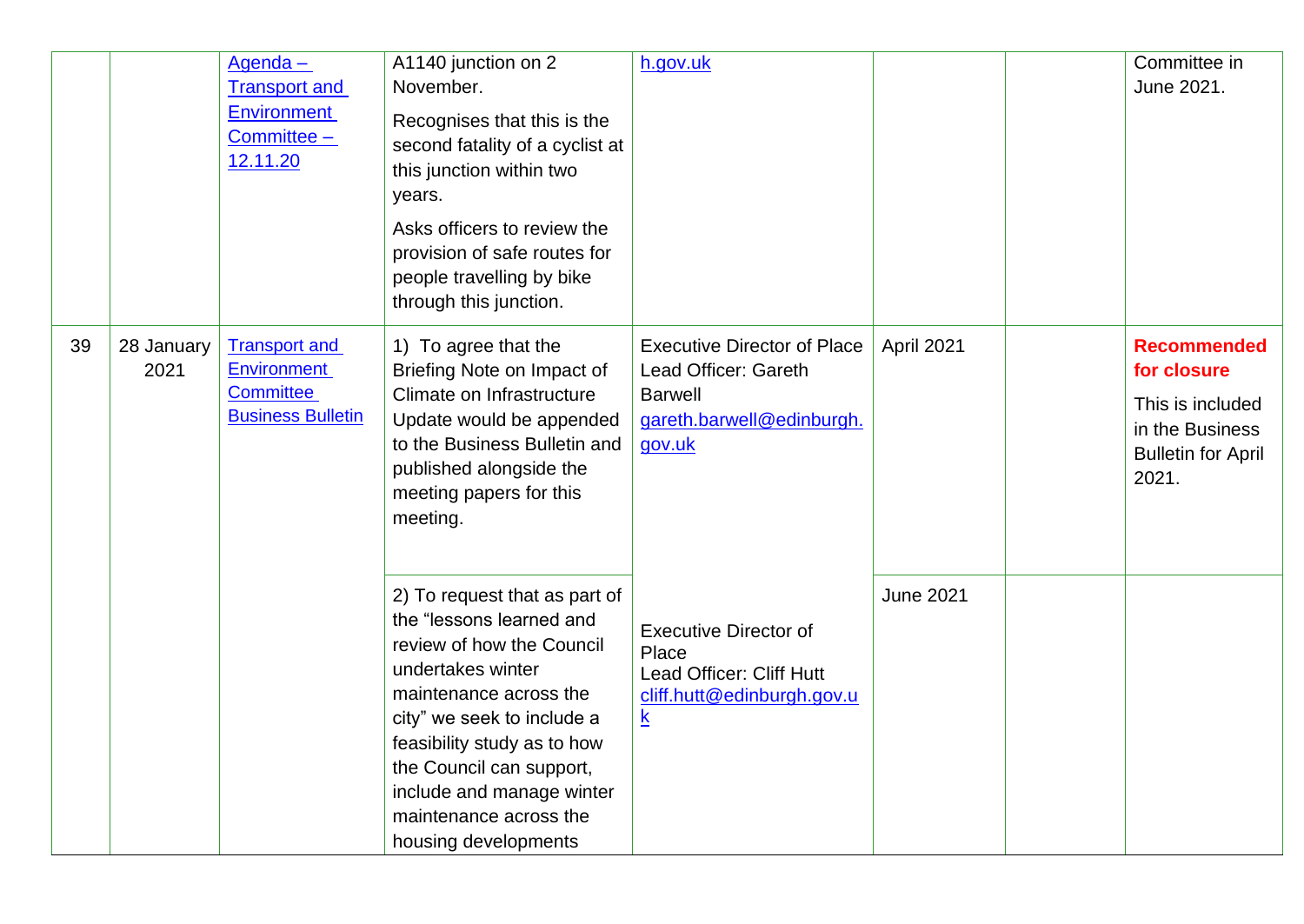|    |                    |                                      | across the city during the<br>interim period before roads<br>are adopted. These citizens<br>pay their Council tax and<br>contribute to the city and<br>therefore merit equitable<br>and safe access to their<br>local communities and<br>services |                                                                      |            |                                                                                                                                                                                             |
|----|--------------------|--------------------------------------|---------------------------------------------------------------------------------------------------------------------------------------------------------------------------------------------------------------------------------------------------|----------------------------------------------------------------------|------------|---------------------------------------------------------------------------------------------------------------------------------------------------------------------------------------------|
| 40 | 28 January<br>2021 | <b>Spaces for</b><br>People Update - | 1) To agree that the Local<br><b>Transport and Environment</b>                                                                                                                                                                                    | <b>Executive Director of</b><br>Place<br>Lead Officer: Dave Sinclair | April 2021 | <b>Recommended</b><br>for closure                                                                                                                                                           |
|    |                    | January 2021                         | Manager would discuss<br>with officers and developers<br>to further explore what was<br>possible regarding the<br>footpath widening at the<br>West End of Princes Street.                                                                         | vdavid.sinclair@edinburgh.<br>gov.uk                                 |            | The overhead<br>narrow hoarding<br>at this location<br>has now been<br>removed and<br>grater space is<br>available for<br>safer pedestrian<br>movement over<br>this limited<br>restriction. |
|    |                    |                                      | 2) To agree that officers<br>would note the comments<br>raised by the deputations<br>and explore the issues                                                                                                                                       |                                                                      |            | Officers will<br>continue to<br>explore the<br>issues raised.                                                                                                                               |
|    |                    |                                      | raised regarding the issues<br>of mobility and the issue of<br>dropped kerbs                                                                                                                                                                      |                                                                      |            | In the short term,<br>a workstream in<br>the Spaces for<br>People                                                                                                                           |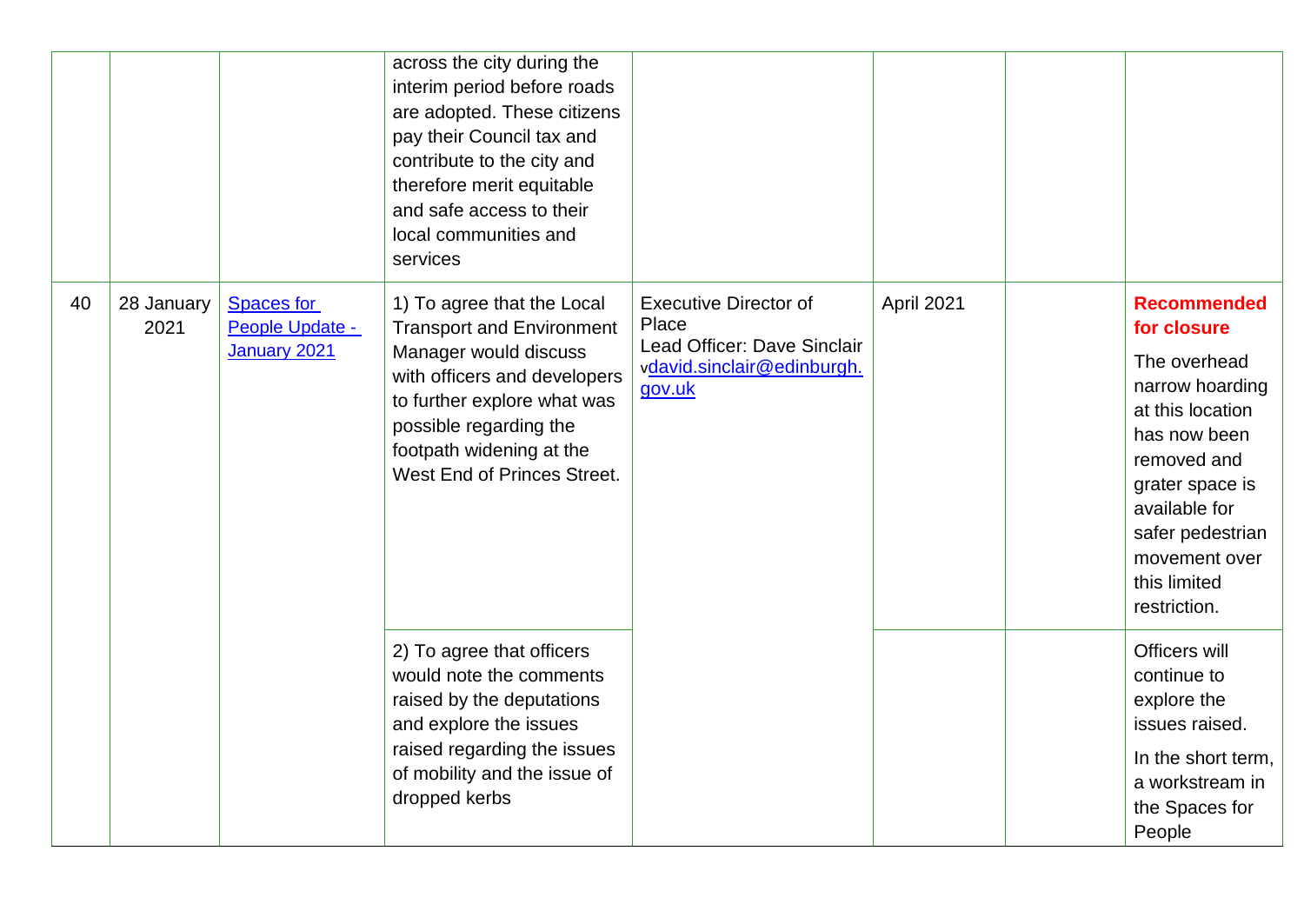|  |                                                                                                                                                            |  | programme is<br>dedicated to the<br>removal of street<br>clutter from<br>many of the<br>city's streets.<br>This work is<br>being taken<br>forward in<br>partnership with<br>Living Streets.                                                                         |
|--|------------------------------------------------------------------------------------------------------------------------------------------------------------|--|---------------------------------------------------------------------------------------------------------------------------------------------------------------------------------------------------------------------------------------------------------------------|
|  | 3) Officers are asked to<br>consider ways in which<br>Silverknowes Road designs<br>could take account of the<br>desire for a direct and<br>intuitive route |  | <b>Recommended</b><br>for closure<br>As discussed at<br>Committee in<br>January 2021,<br>unfortunately,<br>there is not<br>adequate road<br>width available<br>over the<br>southern section<br>of Silverknowes<br>Road to<br>introduce<br>protected cycle<br>lanes. |
|  |                                                                                                                                                            |  | The new route<br>on Silverknowes<br>Place is only<br>100m longer and                                                                                                                                                                                                |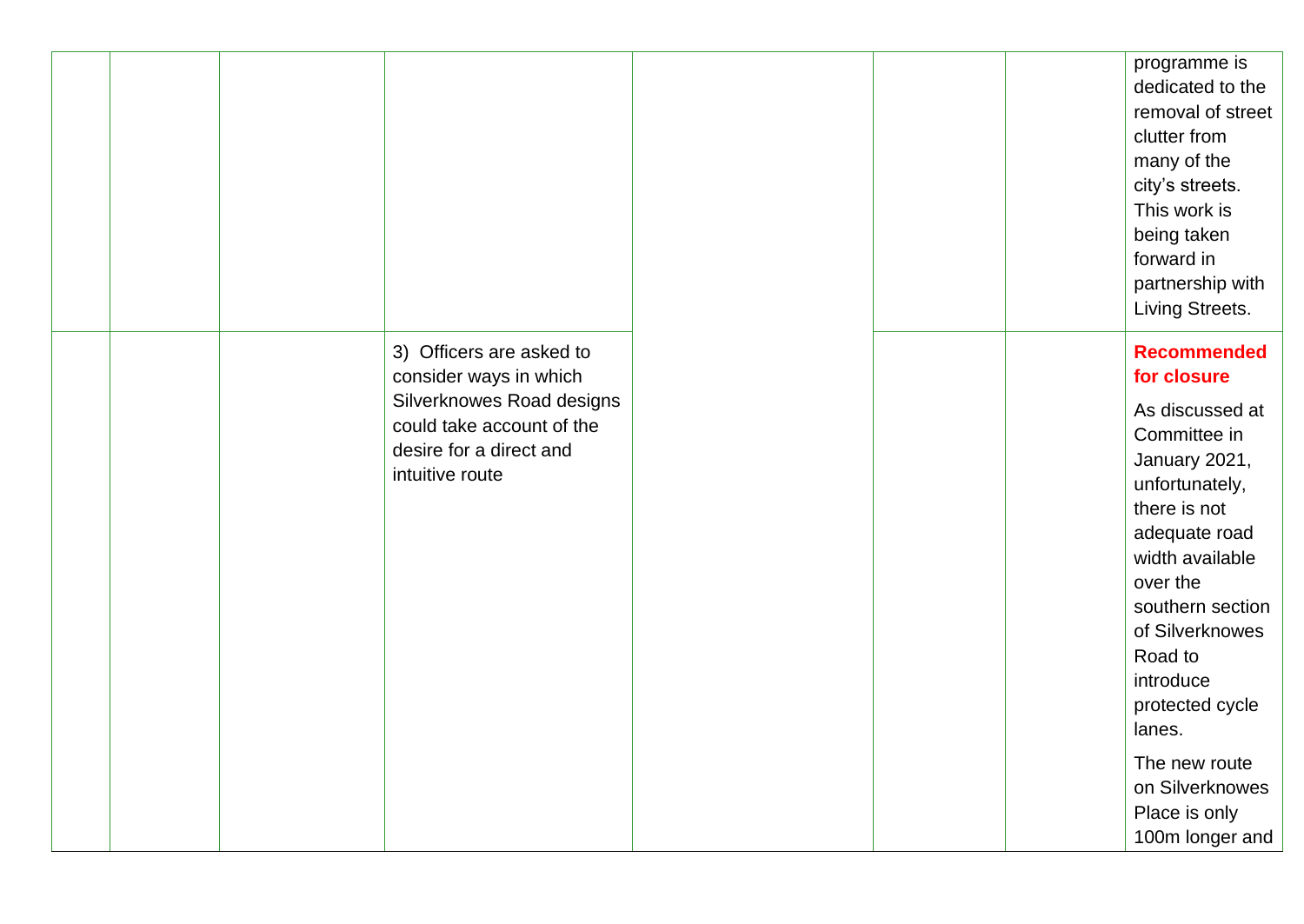|    |                    |                                                                                                                         |                                                                                                                                         |                                                                                                        |                  | directs less able<br>cyclists to a<br>safer Zebra<br>crossing point,<br>avoiding the<br>roundabout.<br>Confident<br>cyclists can still<br>use the main<br>road if<br>appropriate. |
|----|--------------------|-------------------------------------------------------------------------------------------------------------------------|-----------------------------------------------------------------------------------------------------------------------------------------|--------------------------------------------------------------------------------------------------------|------------------|-----------------------------------------------------------------------------------------------------------------------------------------------------------------------------------|
| 41 | 28 January<br>2021 | <b>Lothian Buses</b><br>Presentation                                                                                    | To invite Lothian Buses to<br>become involved in the<br>removal of street clutter<br>work.                                              |                                                                                                        | February<br>2021 | <b>Recommended</b><br>for closure<br><b>Lothian Buses</b><br>are inputting to<br>this Spaces for<br>People<br>workstream.                                                         |
| 42 | 28 January<br>2021 | <b>Strategic Review</b><br>of Parking $-$<br><b>Results Phase 1</b><br><b>Consultation and</b><br><b>General Update</b> | 1) To request that officers<br>explore the issue of a key<br>workers permit and report<br>back to Committee with a<br>written response. | <b>Executive Director of</b><br>Place<br>Lead Officer: Gavin Brown<br>gavin.brown@edinburgh.g<br>ov.uk | <b>June 2021</b> |                                                                                                                                                                                   |
|    |                    |                                                                                                                         | 2) Agrees that prior to<br>TROs being issued for<br>feedback, relevant ward<br>councillors will be issued<br>with detailed plans of     |                                                                                                        | On-going         |                                                                                                                                                                                   |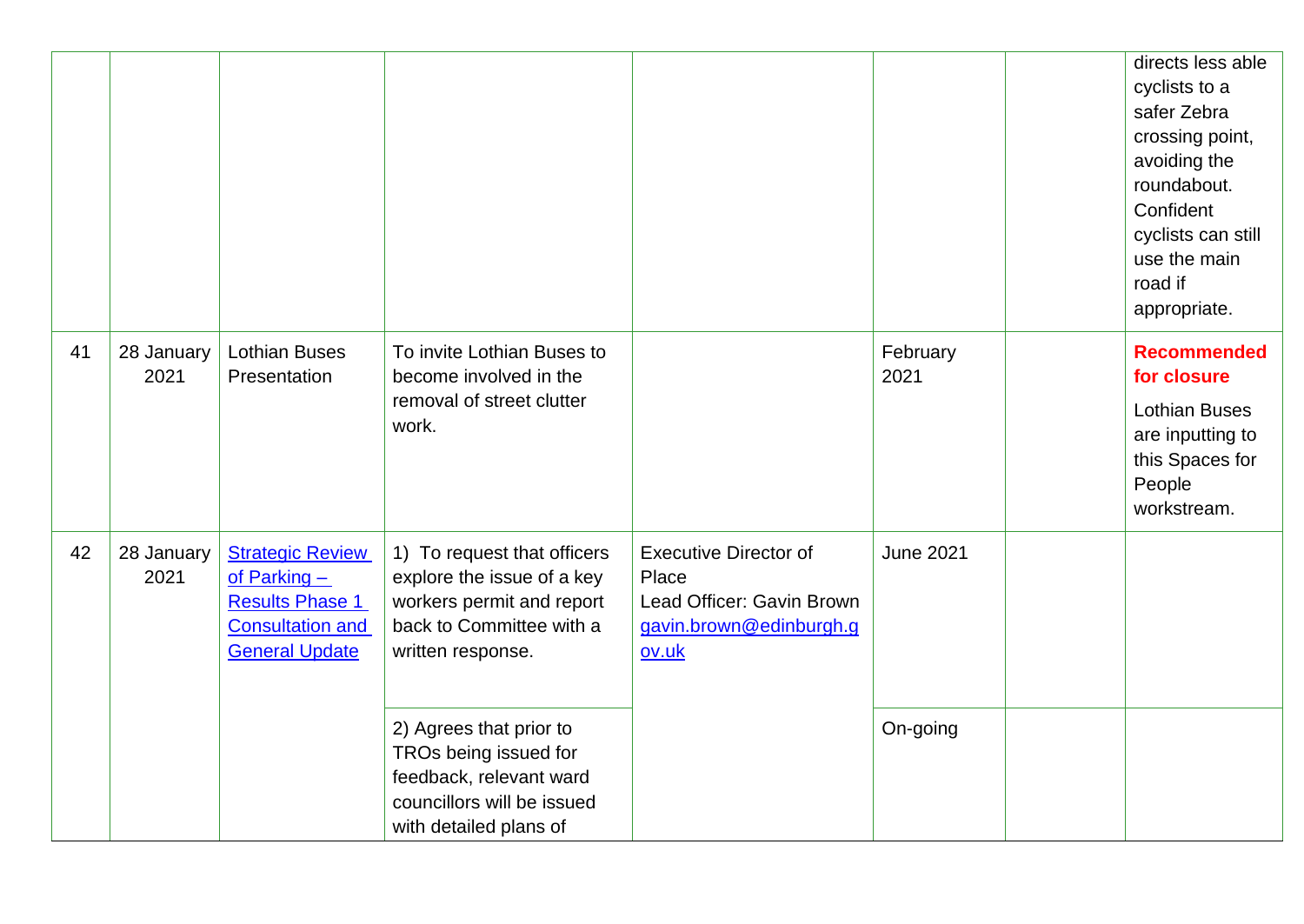|    |                    |                                                                                                                                                                           | changes in the phase 1<br>areas for comment and<br>review.                                                                                                                                                                                                                                       |                                                                                                                             |                  |                                                               |
|----|--------------------|---------------------------------------------------------------------------------------------------------------------------------------------------------------------------|--------------------------------------------------------------------------------------------------------------------------------------------------------------------------------------------------------------------------------------------------------------------------------------------------|-----------------------------------------------------------------------------------------------------------------------------|------------------|---------------------------------------------------------------|
|    |                    |                                                                                                                                                                           | 3) Agrees to introduce<br>garage permits as set out in<br>para 4.30, with monitoring<br>and feedback from<br>businesses and residents in<br>these locations reported<br>back to committee in 18<br>months of implementation<br>within any update report on<br>the strategic review of<br>parking |                                                                                                                             | On-going         |                                                               |
| 43 | 28 January<br>2021 | <b>Trial Closure of</b><br><b>Brunstane Road</b><br>and Associated<br><b>Measures to</b><br><b>Mitigate intrusive</b><br><b>Traffic in the</b><br><b>Coillesdene Area</b> | 1) To agree that specific<br>monitoring of Coillesdene<br>Avenue would take into<br>consideration the retirement<br>home.                                                                                                                                                                        | <b>Executive Director of</b><br>Place<br>Lead Officer: Cliff Hutt<br>cliff.hutt@edinburgh.gov.u<br>$\underline{\mathsf{k}}$ | <b>June 2021</b> |                                                               |
|    |                    |                                                                                                                                                                           | 2) To agree that parking<br>measures would be<br>considered on Brighton<br>Place.                                                                                                                                                                                                                |                                                                                                                             | <b>June 2021</b> |                                                               |
| 44 | 28 January<br>2021 | <b>Waste and</b><br><b>Cleansing</b><br><b>Services</b>                                                                                                                   | 1) To note with<br>encouragement the small<br>uplift in recycling tonnages<br>towards the end of quarter                                                                                                                                                                                         | <b>Executive Director of Place</b><br>Lead Officer: Andy<br><b>Williams</b><br>andy.williams@edinburgh.                     | April 2021       | The<br>communications<br>plan is currently<br>being developed |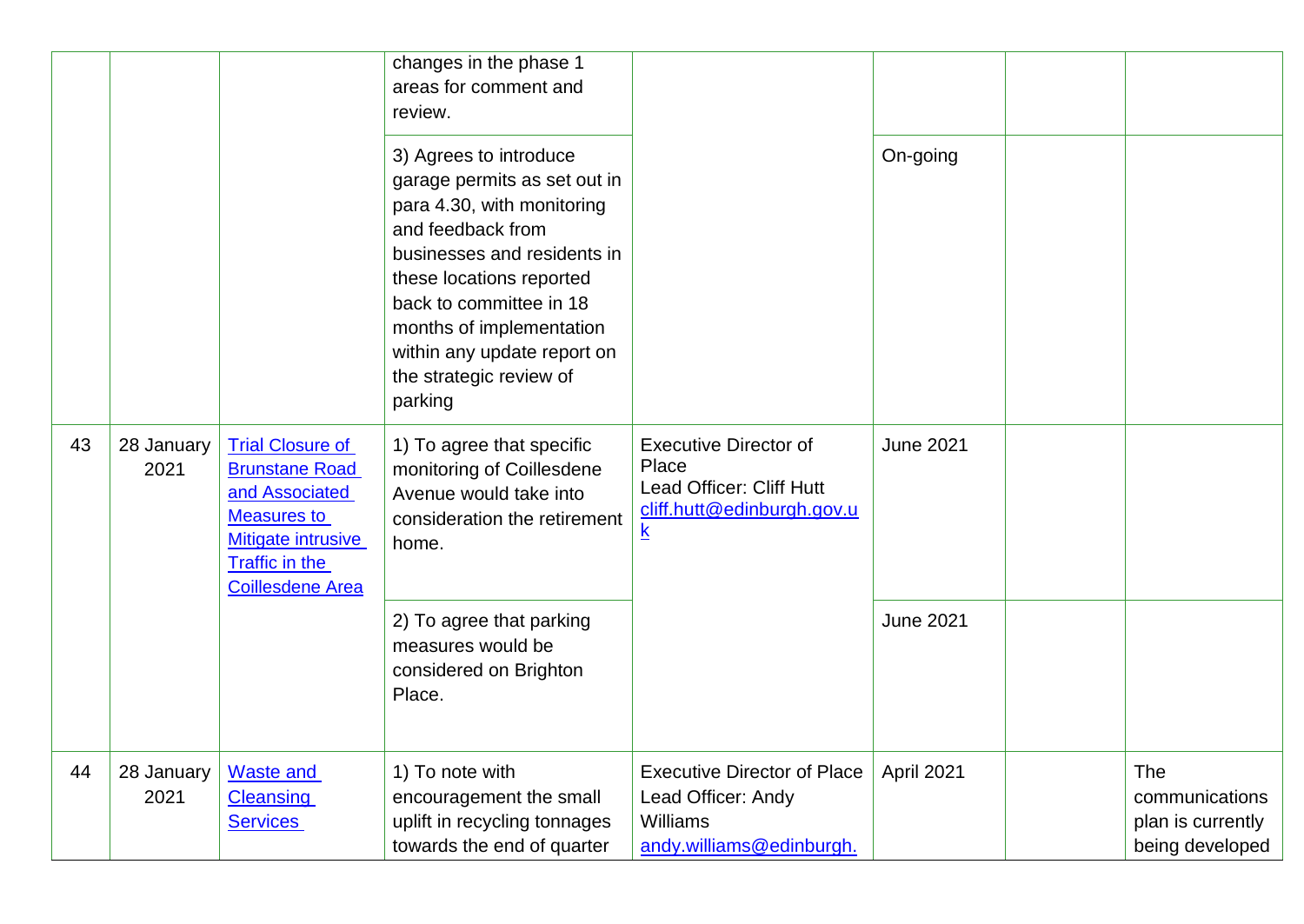|  | <b>Performance</b> | 2 and requests a briefing       | gov.uk |                  | and will be  |
|--|--------------------|---------------------------------|--------|------------------|--------------|
|  | <b>Update</b>      | note is circulated detailing    |        |                  | shared with  |
|  |                    | the following: - the work that  |        |                  | Elected      |
|  |                    | is being done to                |        |                  | Members when |
|  |                    | communicate changes to          |        |                  | complete.    |
|  |                    | recycling services to           |        |                  |              |
|  |                    | residents given the ongoing     |        |                  |              |
|  |                    | developing circumstances;       |        |                  |              |
|  |                    | and - with the guidance for     |        |                  |              |
|  |                    | those who can work from         |        |                  |              |
|  |                    | home from the Scottish and      |        |                  |              |
|  |                    | UK Governments, what can        |        |                  |              |
|  |                    | be done to encourage            |        |                  |              |
|  |                    | recycling rather than landfill  |        |                  |              |
|  |                    | disposal of waste.              |        |                  |              |
|  |                    |                                 |        |                  |              |
|  |                    | 2) To request a Business        |        | <b>June 2021</b> |              |
|  |                    | Bulletin update in April or     |        |                  |              |
|  |                    | June before the                 |        |                  |              |
|  |                    | consultation with local         |        |                  |              |
|  |                    | authorities planned for the     |        |                  |              |
|  |                    | <b>Litter Monitoring System</b> |        |                  |              |
|  |                    | detailed in Appendix 4          |        |                  |              |
|  |                    | detailing the perceived         |        |                  |              |
|  |                    | benefits and limitations of     |        |                  |              |
|  |                    | the System to ensure that       |        |                  |              |
|  |                    | the committee is aware of       |        |                  |              |
|  |                    | any limitations in the          |        |                  |              |
|  |                    | information which may be        |        |                  |              |
|  |                    | provided to them going          |        |                  |              |
|  |                    | forward                         |        |                  |              |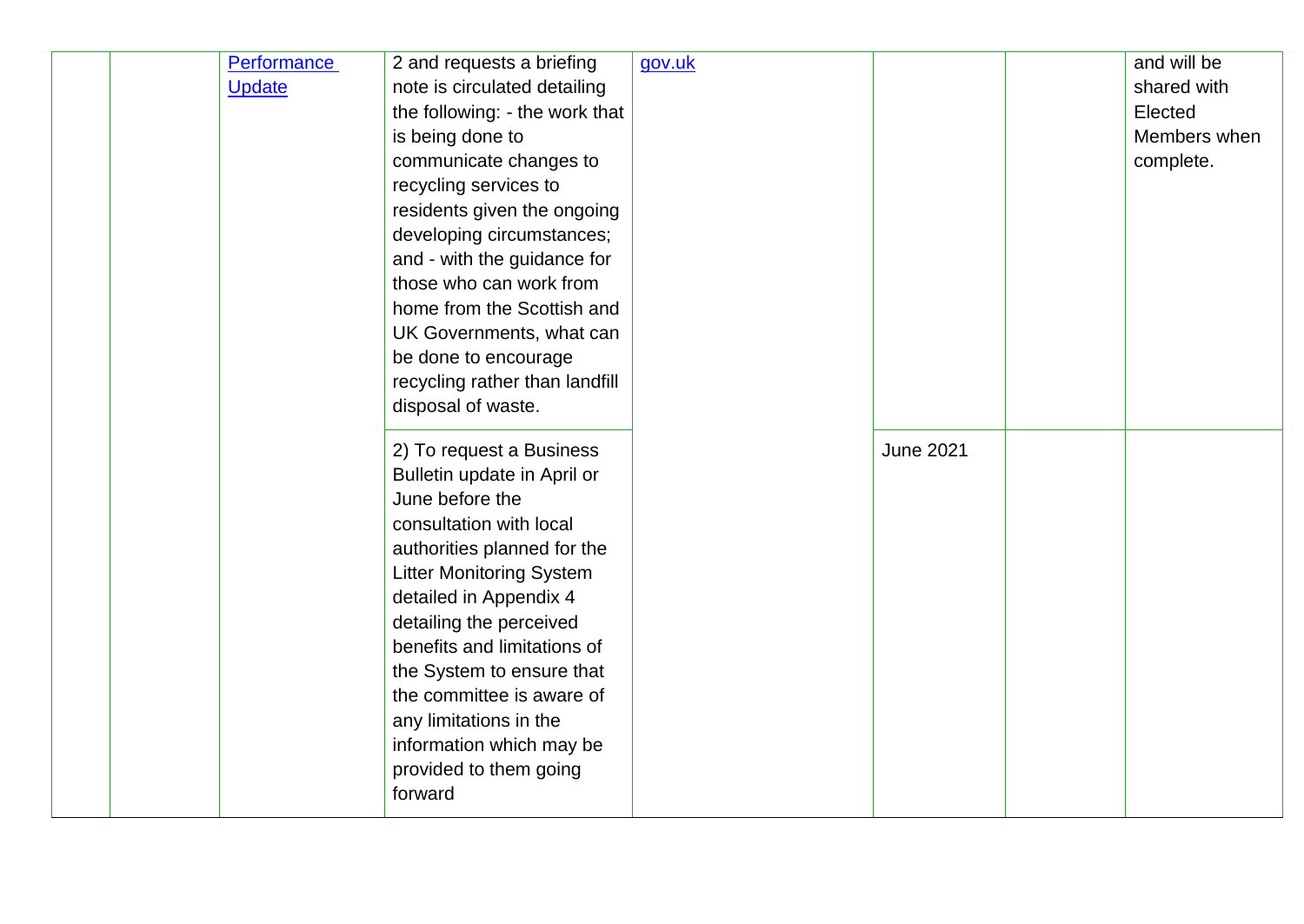| 45 | 28 January<br>2021 | <b>Trams to</b><br>Newhaven:<br><b>Commencement</b><br>of Statutory<br><b>Procedures for</b><br><b>Traffic Regulation</b><br><b>Order</b>                                                        | To note that traffic<br>modelling and counting was<br>used to understand what<br>saturation was expected at<br>the junction and that data<br>would be provided for bikes<br>if they were available.                                                                                                                                                                                        | <b>Executive Director of Place</b><br>Lead Officer: Hannah Ross<br>hannah.ross@edinburgh.g<br>ov.uk        | <b>June 2021</b> |                                                                                          |
|----|--------------------|--------------------------------------------------------------------------------------------------------------------------------------------------------------------------------------------------|--------------------------------------------------------------------------------------------------------------------------------------------------------------------------------------------------------------------------------------------------------------------------------------------------------------------------------------------------------------------------------------------|------------------------------------------------------------------------------------------------------------|------------------|------------------------------------------------------------------------------------------|
| 46 | 28 January<br>2021 | <b>Internal Audit:</b><br><b>Overdue Findings</b><br>and Key<br>Performance<br>Indicators at 30<br>October 2020 -<br>referral from the<br>Governance, Risk<br>and Best Value<br><b>Committee</b> | To agree that officers would<br>identify which audit actions<br>could be reported directly to<br>the Transport and<br><b>Environment Committee as</b><br>the parent Committee for<br>Place related actions and<br>that future presentations of<br>the paper make it easier to<br>identify which Internal Audit<br><b>Overdue Management</b><br>Actions related to the<br>parent Committee. | <b>Executive Director of Place</b><br>Lead Officer: Alison<br>Coburn<br>Alison.coburn@edinburgh.<br>gov.uk | On-going         | An update is<br>included in the<br><b>Business</b><br><b>Bulletin for April</b><br>2021. |
| 47 | 28 January<br>2021 | 2020 Air Quality<br><b>Annual Progress</b><br><b>Report</b>                                                                                                                                      | 1) Calls for an update to<br>committee within two cycles<br>outlining:<br>1 - Estimates of the impact<br>for actions that have not yet<br>been quantified, and an<br>estimate of when these<br>actions will result in the air<br>quality targets being<br>achieved                                                                                                                         | <b>Executive Director of</b><br>Place<br>Lead Officer: Ruth White<br>ruth.white@edinburgh.gov.<br>uk       | <b>June 2021</b> |                                                                                          |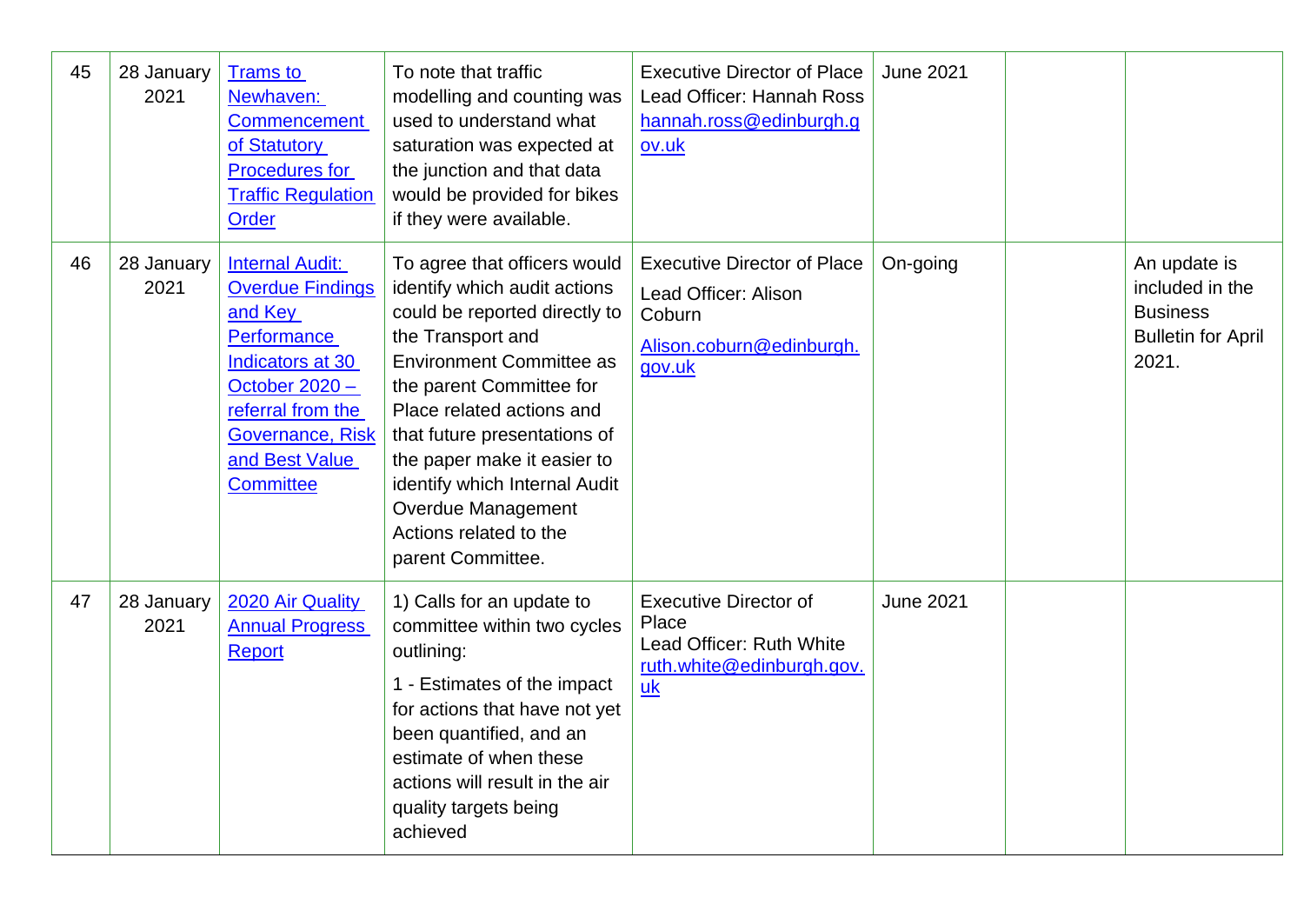|    |                    |                                                                                 | 2 - Options of additional<br>actions that would deliver<br>clean air for committee to<br>consider<br>3 - Resource requirements<br>within the council to deliver<br>the actions and to write a<br>new plan as previously<br>agreed by committee                                                                                 |                                                                                                                                             |                  |                                                                                                                                                                     |
|----|--------------------|---------------------------------------------------------------------------------|--------------------------------------------------------------------------------------------------------------------------------------------------------------------------------------------------------------------------------------------------------------------------------------------------------------------------------|---------------------------------------------------------------------------------------------------------------------------------------------|------------------|---------------------------------------------------------------------------------------------------------------------------------------------------------------------|
|    |                    |                                                                                 | 2) To agree to contact bus<br>operators in Edinburgh to<br>suggest they discuss with<br>Lothian Buses about the<br>way they are trialling the<br>use of electric buses to<br>explore if there are similar<br>commercial opportunities.                                                                                         |                                                                                                                                             | <b>June 2021</b> |                                                                                                                                                                     |
| 48 | 28 January<br>2021 | Revenue<br><b>Monitoring</b><br>Update $-$<br>2020/2021 Month<br>seven position | 1) To note the forecasted<br>overspend of £0.464m and<br>the £54,523 internal<br>management costs relating<br>to Spaces for People and to<br>agree that officers would<br>provide details of what the<br>forecasted overspend may<br>have been had the human<br>resource element not been<br>paid for by a separate<br>budget. | <b>Executive Director of Place</b><br>Lead Officer: Susan<br><b>Hamilton Principal</b><br>Accountant<br>susan.hamilton@edinburgh.<br>gov.uk | April 2021       | <b>Recommended</b><br>for closure<br>The forecast<br>outturn has<br>benefited by<br>£145,000 by<br>professional staff<br>time recharges to<br>Spaces for<br>People. |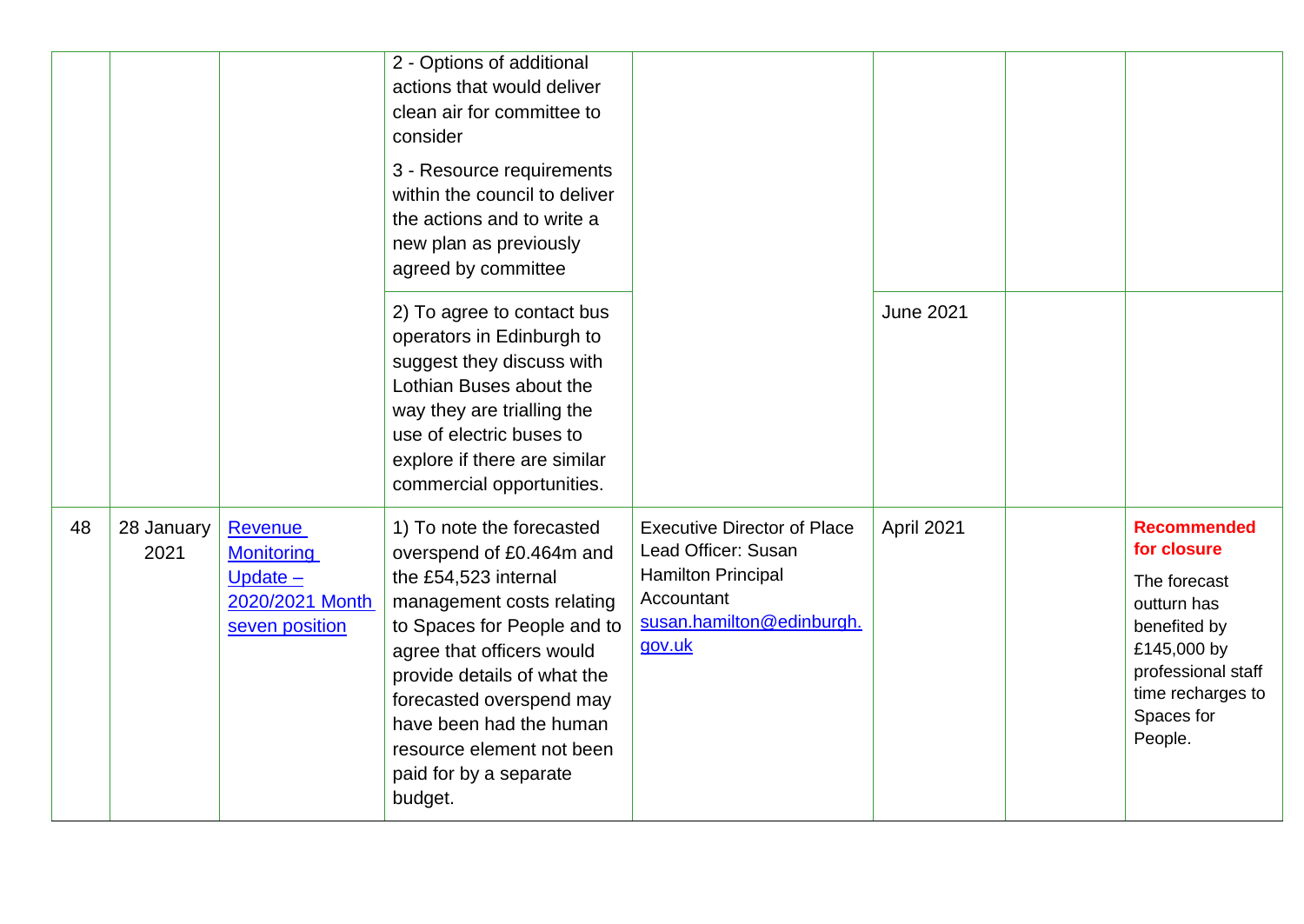|    |                    |                                                                                                                                                                           | 2) To agree to provide<br>clarity on how officers<br>would feedback to<br>Committee on measures<br>being taken to reduce<br>budget on services within<br>the remit of the Committee.                                                                                                                                                                            |                                                                                                               | April 2021   | <b>Recommended</b><br>for closure<br>The upcoming<br>financial update<br>on the outturn<br>and Period 2/3<br>financial<br>monitoring will<br>include<br>commentary on<br>the management<br>actions to<br>address financial<br>pressures and<br>risks within the<br>remit of this<br>Committee. |
|----|--------------------|---------------------------------------------------------------------------------------------------------------------------------------------------------------------------|-----------------------------------------------------------------------------------------------------------------------------------------------------------------------------------------------------------------------------------------------------------------------------------------------------------------------------------------------------------------|---------------------------------------------------------------------------------------------------------------|--------------|------------------------------------------------------------------------------------------------------------------------------------------------------------------------------------------------------------------------------------------------------------------------------------------------|
| 49 | 28 January<br>2021 | Motion by<br>Councillor Rose -<br>Pedestrian<br>crossing in<br><b>Bernard Terrace</b><br>Agenda-<br><b>Transport and</b><br><b>Environment</b><br>Committee -<br>28.01.21 | Committee:<br>1) Notes after lengthy<br>discussions and requests<br>from members of the local<br>community over a period of<br>several years, proposals for<br>a pedestrian crossing in<br>Bernard Terrace, close to<br>the junction with St<br>Leonard's Street were<br>included in the South East<br><b>Participatory Budgeting</b><br>Process in early 2018. | <b>Executive Director of</b><br>Place<br>Lead Officer: Andrew<br>Easson<br>andrew.easson@edinburg<br>h.gov.uk | October 2021 | The design for<br>this scheme is<br>complete and<br>tendering is<br>underway. It is<br>hoped that a<br>contractor will be<br>appointed by the<br>end of May<br>2021.                                                                                                                           |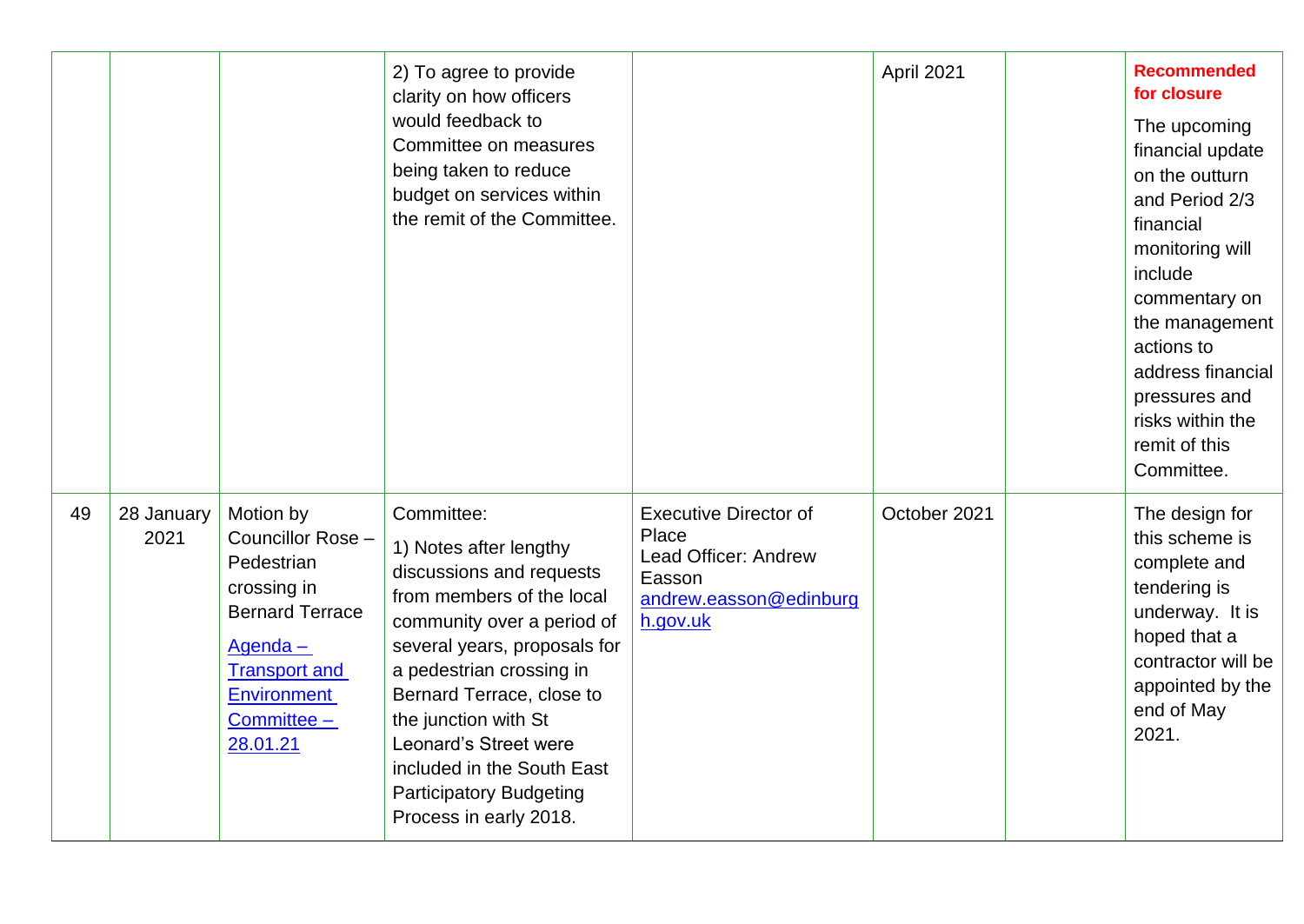|    |                    |                                                            | 2) Notes the proposals<br>came top of the list and<br>that, it is understood, capital<br>was set aside for the<br>crossing.<br>3) Notes the full package of<br>plans for a Zebra crossing<br>at the location have been<br>drawn up by consultants<br>and have been safety<br>checked. |                                                                                               |                  |  |
|----|--------------------|------------------------------------------------------------|---------------------------------------------------------------------------------------------------------------------------------------------------------------------------------------------------------------------------------------------------------------------------------------|-----------------------------------------------------------------------------------------------|------------------|--|
|    |                    |                                                            | 4) Notes that Southside<br><b>Community Council and</b><br>members of the local<br>community have continued<br>to support these plans but<br>are concerned about the<br>delay in implementing the<br>decision taken.                                                                  |                                                                                               |                  |  |
|    |                    |                                                            | 5) Notes the provision of a<br>crossing supports the policy<br>priorities for pedestrians<br>and active travel.                                                                                                                                                                       |                                                                                               |                  |  |
|    |                    |                                                            | 6) Resolves that this project<br>should proceed to delivery<br>as soon as possible.                                                                                                                                                                                                   |                                                                                               |                  |  |
| 50 | 28 January<br>2021 | Motion by<br>Councillor<br>Webber $-$ EV<br>Infrastructure | Requests a progress report<br>to the June 2021 Transport<br>and Environment<br>Committee detailing action                                                                                                                                                                             | <b>Executive Director of</b><br>Place<br>Lead Officer: Gavin Brown<br>gavin.brown@edinburgh.g | <b>June 2021</b> |  |